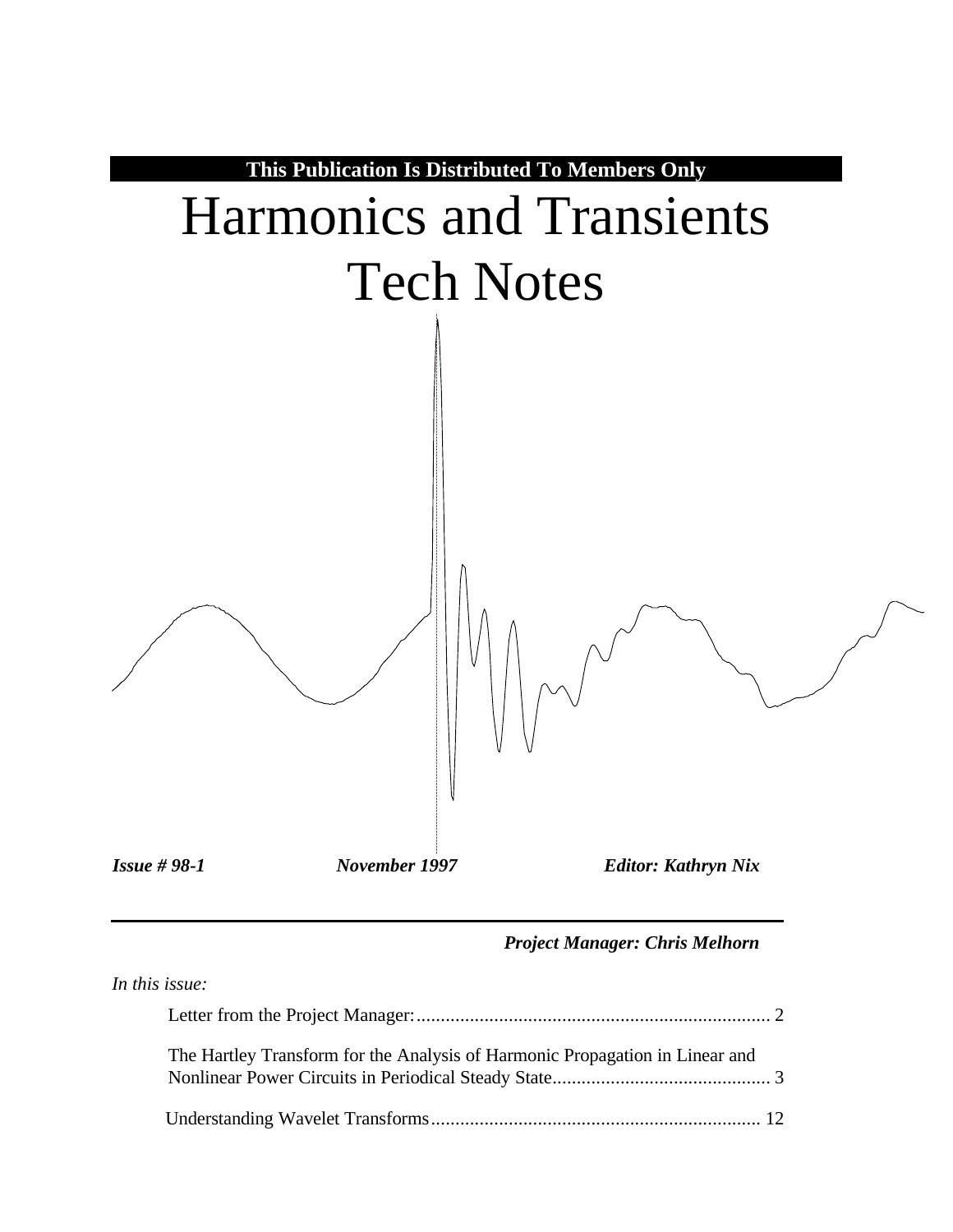Letter from the Project Manager

Dear PATH Members:

The annual PATH Users Group Meeting was a success, and I would like to take a moment to thank all of guest speakers for contributing to the success of this year's meeting. Preparing a presentation takes time, and I know that time is not something that is easily found. So thank you for sharing your knowledge and your time.

I would like to extend a special thank you to Professor Hermann Dommel. Professor Dommel conducted an EMTP workshop, and I know I can speak for the entire group when I say that it was a privilege getting to hear Professor Dommel speak.

Finally, to all who were involved in planning the meeting, thank you for your hard work.

Sincerely,

Hugen Villguyer

Huyen V. Nguyen huyen@electrotek.com

For more information concerning the PATH Users Group or to submit a contribution, please contact

> Kathryn Nix Electrotek Concepts, Inc. 408 North Cedar Bluff Road, Suite 500 Knoxville, Tennessee 37923 Phone: (423) 470-9222 x118 FAX: (423) 470-9223 e-mail: kathryn@electrotek.com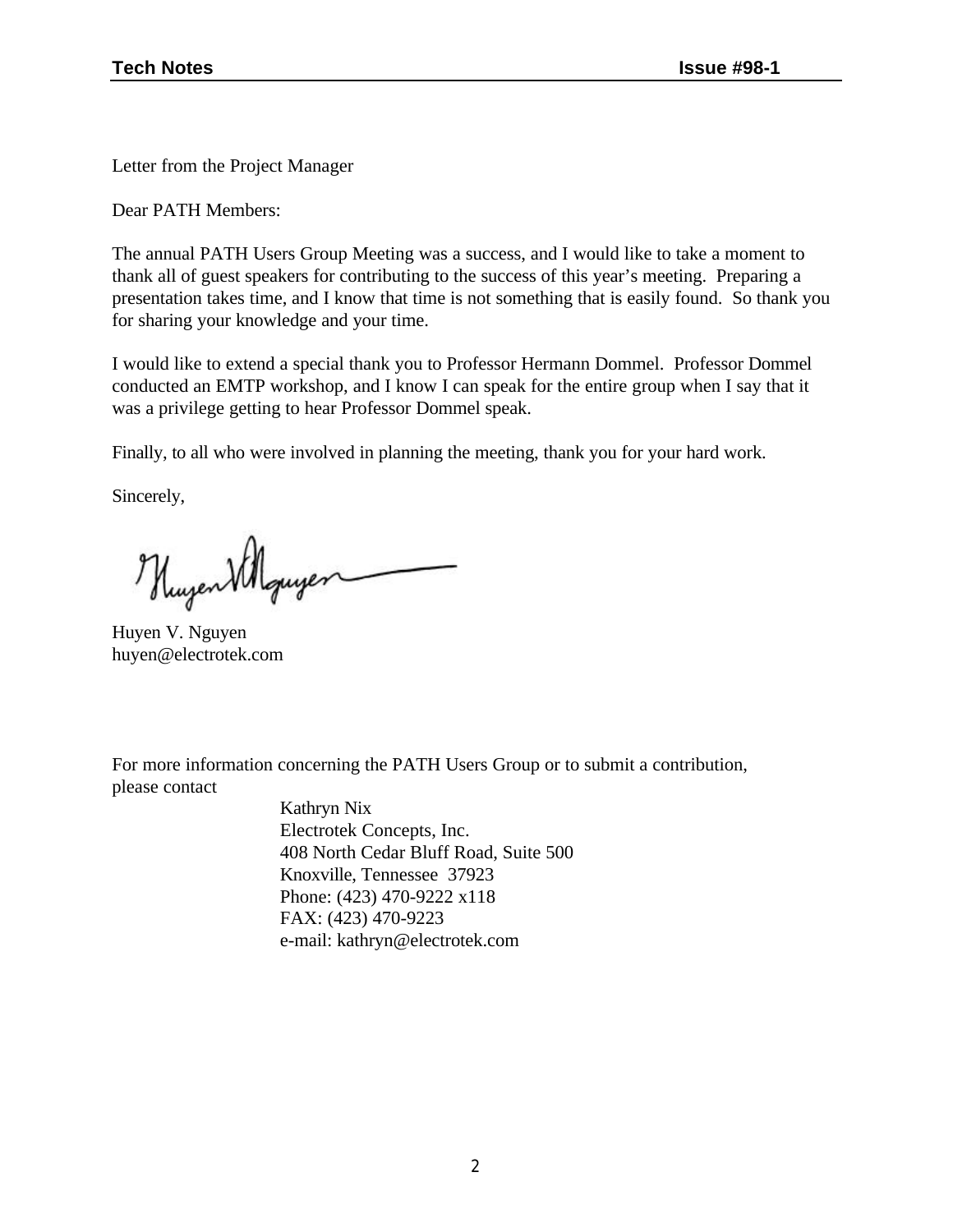## **THE HARTLEY TRANSFORM FOR THE ANALYSIS OF HARMONIC PROPAGATION IN LINEAR AND NONLINEAR POWER CIRCUITS IN PERIODICAL STEADY STATE**

Manuel Madrigal Martínez Salvador Acha Daza Programa de Graduados e Inv. en Ing. Eléctrica Programa Doctoral en Ingeniería Eléctrica Morelia, Mich., México Monterrey, N. L., México

Instituto Tecnológico de Morelia Universidad Autónoma de Nuevo León

#### **Abstract**

This paper shows a methodology using the Hartley transform for the analysis of harmonic propagation in electrical networks under nonsinusoidal conditions, considering linear and nonlinear elements. At first linear elements are analyzed and a linear Norton equivalent is obtained from nonlinear elements.

Keywords: Hartley Transform, harmonic propagation, nonlinear power circuits, periodical steady state, power quality analysis.

#### **Introduction**

Voltage and current waveforms in electrical power systems are frequently nonsinusoidal. The harmonics generation , propagation, effects and solutions have been the principal objectives of Power Quality [1]. Electric Power Quality has six main aspects: Modelling and analysis, instrumentation, sources, solutions, fundamental concepts and effects.

This paper takes place in modelling and linear analysis using the Hartley Transform extended to the nonlinear behavior, taking advantage of its principal characteristic of being of real nature. Other properties of the Hartley transform are [2][8]:

- Exist when the Fourier Transform exist and vice versa.
- It can be obtained from the Fourier Transform.
- The convolution is similar as using the Fourier Transform if one of the two signals is even or odd.
- The Fast Hartley Transform is twice as fast and needs half the memory than the Fourier Transform.

## **The Hartley Transform**

The Hartley Transform of the function f(t) is:

$$
H(n) = \int_{-\infty}^{\infty} f(t) \cos(nt) dt
$$
 (1)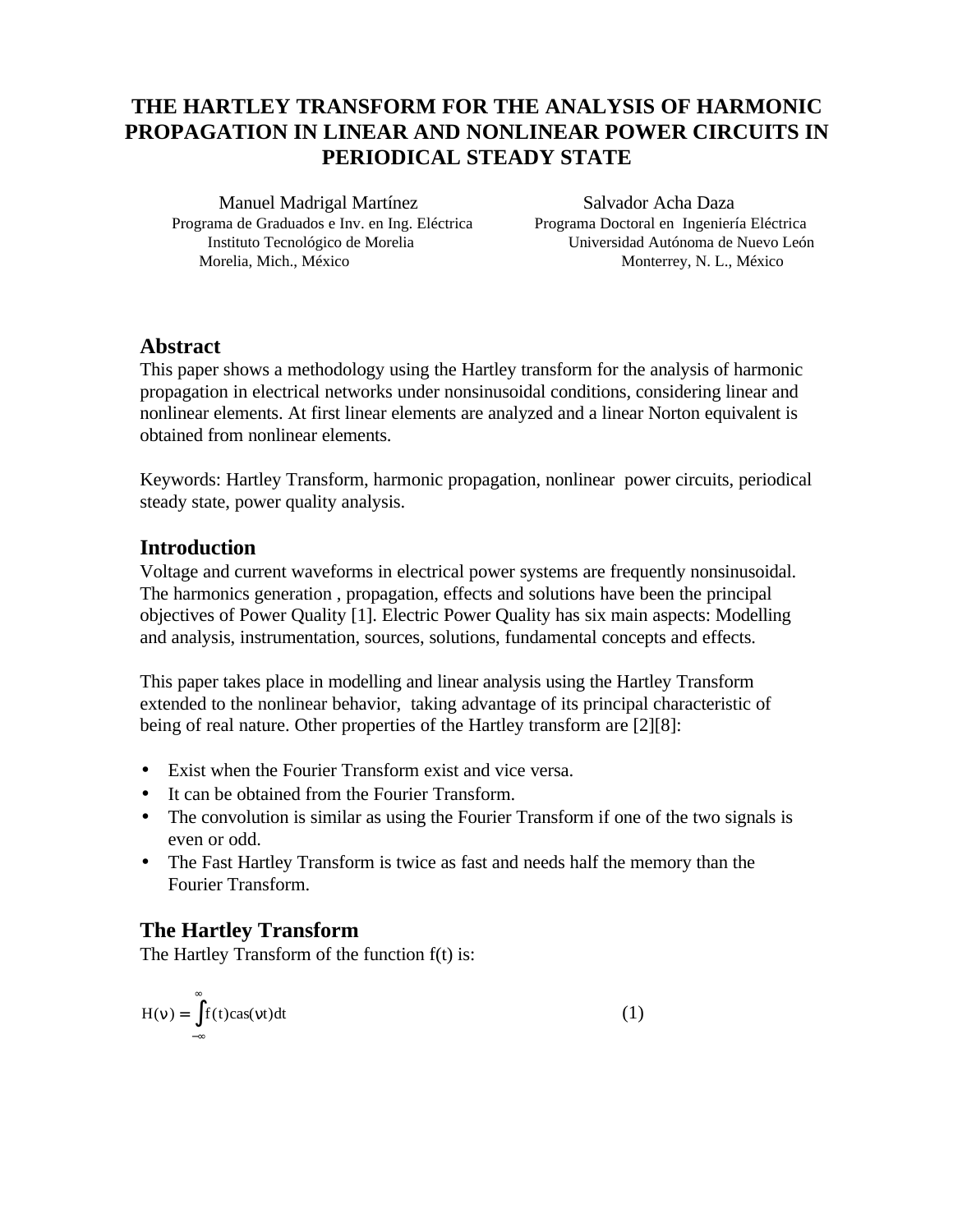$$
f(t) = \int_{-\infty}^{\infty} H(n) \cos(nt) \, \mathrm{d}n \tag{2}
$$

where  $\cos(\theta) = \cos(\theta) + \sin(\theta)$  and  $\nu = 2\pi f$  is the angular frequency in rad/sec.

Equation (1) is the Hartley Transform of f(t) and (2) is the Inverse Hartley Transform of  $H(v)$ .

#### **A.** *Discrete Hartley transform*

The Discrete Hartley Transform is expressed as:

$$
H(k\Delta n) = \frac{1}{N} \sum_{i=0}^{N-1} V(i\Delta T) \cos(ik\Delta n\Delta T) \qquad k=0,1,...,N-1 \quad (3)
$$
  

$$
V(k\Delta T) = \sum_{i=0}^{N-1} H(i\Delta n) \cos(ik\Delta n\Delta T) \qquad k=0,1,...,N-1 \quad (4)
$$

where (3) is the Discrete Hartley Transform of V(t) and (4) is the Inverse Discrete Hartley Transform.

Where:

N number of points in the sequence.  
\n
$$
T_{\text{total}}
$$
 total time per cycle (example for 60 cycles,  $T_{\text{total}} = 16.67 \text{ ms.})$   
\n $\Delta T = \frac{T_{\text{total}}}{N}$  time resolution.  
\n $\Delta n = \Delta w = \frac{2p}{N\Delta T}$  frequency resolution.

giving The Fast Hartley Transform (FHT) [2,3].

#### **B.** *The Hartley series*

The Hartley series are defined as:

$$
f(t) = \sum_{n = -\infty}^{\infty} S_n \text{cas}(n\pi t)
$$
 (5)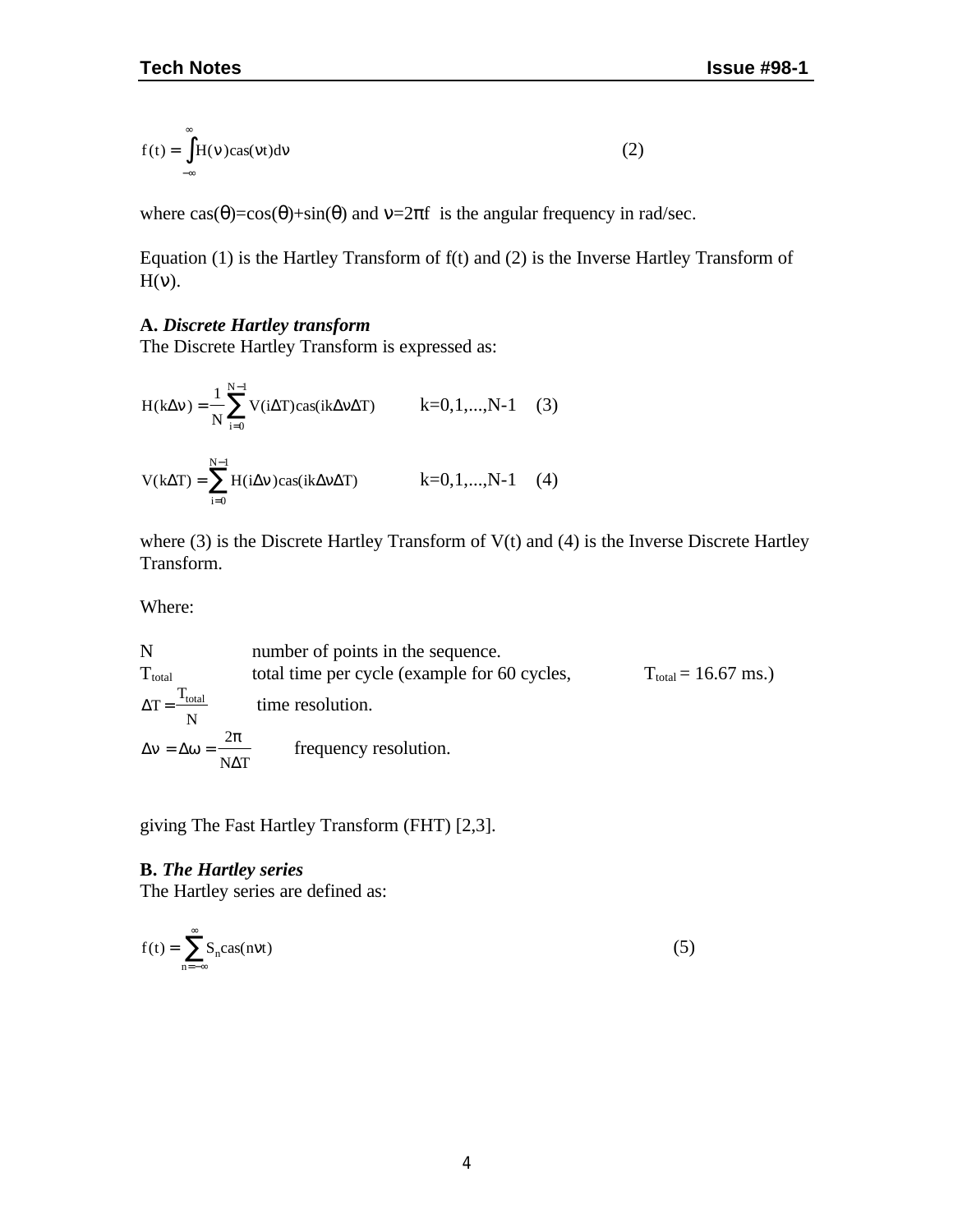Where:

$$
S_n = \frac{1}{T} \int_{-T/2}^{T/2} f(t) \cos(n\pi t) dt
$$
 (6)

the Hartley series coefficients have the following properties:

TABLE I: Coefficient properties.

| f(t)                            | Coefficient |
|---------------------------------|-------------|
|                                 | S           |
| Even: f(t)=f(- $  S_n = S_{-n}$ |             |
| t)                              |             |
| Odd: f(t)=-f(- $S_n = -S_{-n}$  |             |
|                                 |             |

## **Behavior Of Elements Under Non-sinusoidal Conditions**

In general, the load voltage and current under non-sinusoidal conditions are represented by:

$$
v(t) = \sum_{m = -\infty}^{\infty} V_m \text{cas}(m\pi t)
$$
(7)  

$$
i(t) = \sum_{n = -\infty}^{\infty} I_n \text{cas}(n\pi t)
$$
(8)

where n=m if the load is linear, and n≠m if the load is nonlinear.

#### **A.** *Linear elements response*

Passive elements response (resistors, inductors and capacitors) in nonsinusoidal conditions is given by:

Resistor (R) voltage

$$
V_R = Ri(t) = \sum_{n = -\infty}^{\infty} RI_n \cos(nnt)
$$
 (9)

Inductor (L) voltage

$$
V_R = L \frac{di(t)}{dt} = \sum_{n = -\infty}^{\infty} L n n I_n \cos(-n n t)
$$
 (10)

Capacitor (C) voltage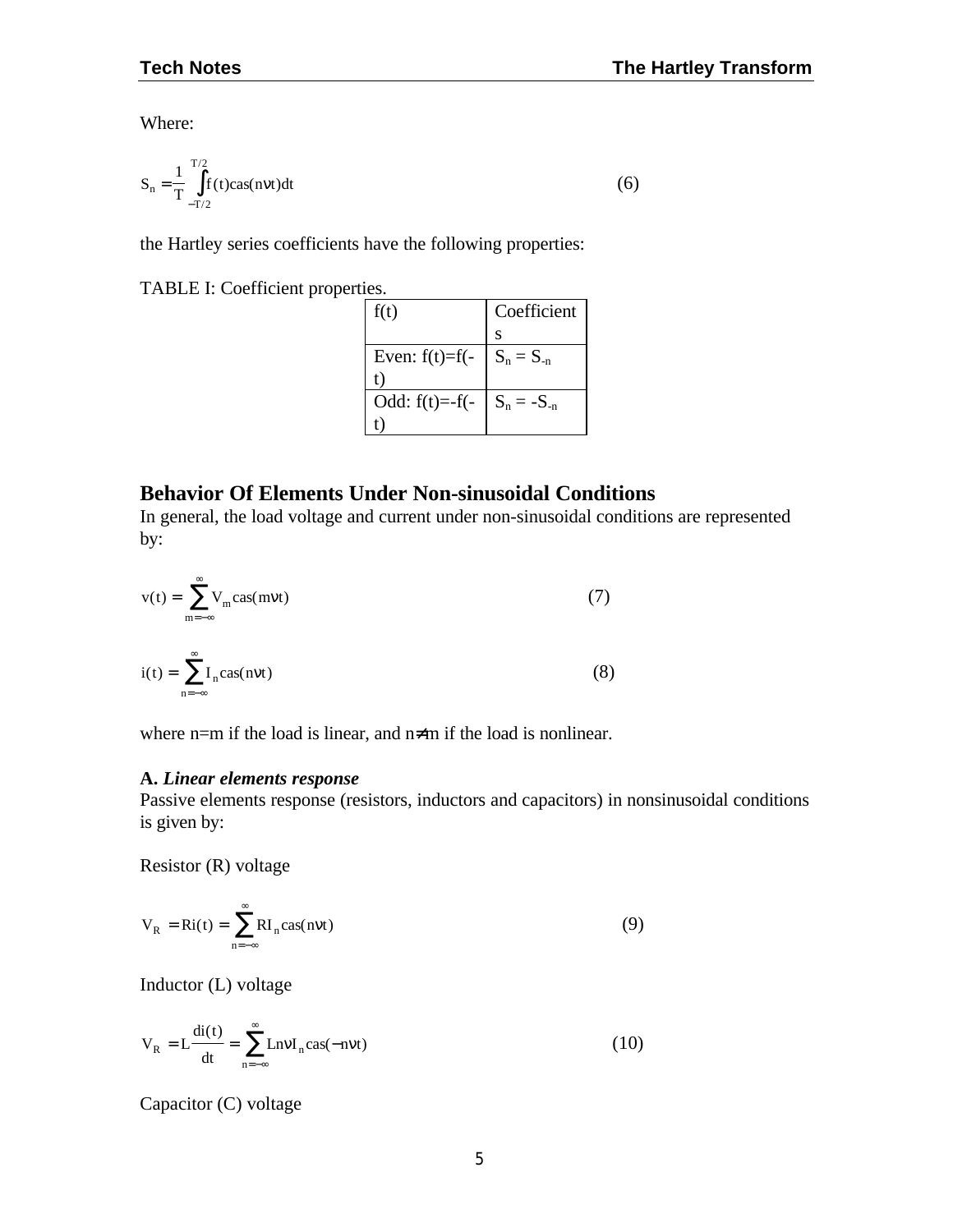$$
V_C = \frac{1}{C} \int i(t)dt = \sum_{n=-\infty}^{\infty} \frac{-1}{Cn\mathbf{n}} I_n \text{cas}(-n\mathbf{n}t)
$$
 (11)

where the voltage will have the form  $(7)$ . In matrix form  $(9)$ ,  $(10)$ , and  $(11)$ :



in general the Hartley impedance matrix could be represented by (15).

$$
Z_{H} = \begin{bmatrix} R & & & & & \cdots \\ & \ddots & & & & & \\ & & X & & & \\ & & & X & & \\ & & & & & & \\ & & & -X & & & \\ & & & & & & \ddots \\ & & & & & & & R \end{bmatrix}
$$
 (15)

The matrices (12), (13), (14) y (15) do not have harmonic coupling because current and voltage have the same number of harmonics.

#### **B.** *Linearization of nonlinear elements* **[4]***.*

The nonlinear element response is given by the nonlinear equation (16):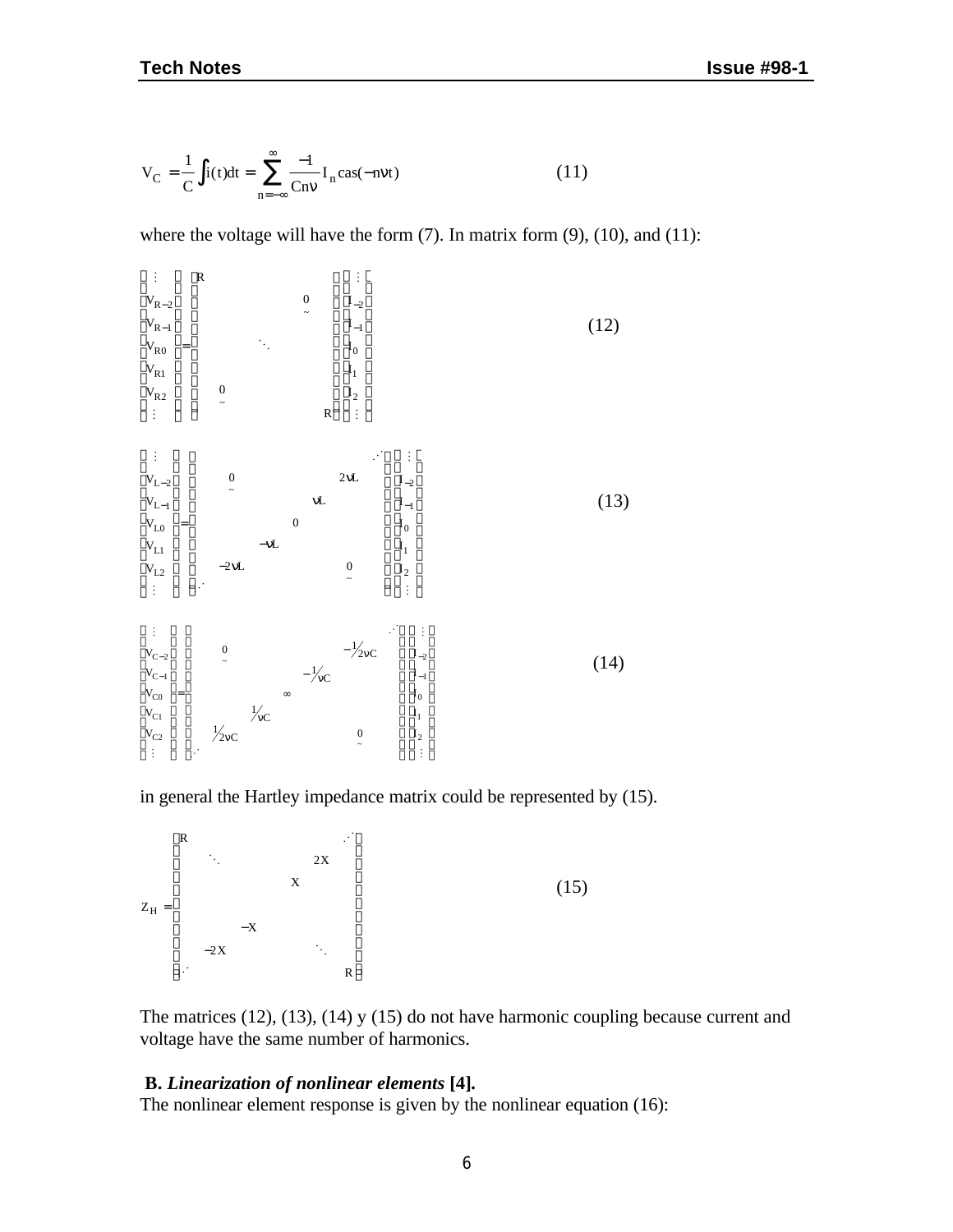$$
y = f(x) \tag{16}
$$

where  $x(t)$  and  $y(t)$  are periodic functions represented by:

$$
x(t) = \sum_{h=-\infty}^{\infty} X_h \cos(hnt)
$$
 (17)

$$
y(t) = \sum_{k=-\infty}^{\infty} Y_k \cos(knt)
$$
 (18)

If (16) is differentiable, then it is represented by:

$$
\Delta y = f'(x_e) \Delta x \tag{19}
$$

Where:

$$
\Delta x = \sum_{h=-\infty}^{\infty} \Delta X_h \cos(hm)
$$
 (20)

$$
\Delta y = \sum_{k=-\infty}^{\infty} \Delta Y_k \cos(knt)
$$
 (21)

$$
f'(x_e) = \sum_{i=-\infty}^{\infty} C_i \text{cas}(i\mathbf{m}t)
$$
 (22)

substituting (20), (21) and (22) into (19):

$$
\sum_{k=-\infty}^{\infty} \Delta Y_k \cos(knt) = \frac{1}{2} \sum_{i=-\infty}^{\infty} \sum_{h=-\infty}^{\infty} C_i \Delta X_h [\cos(i+h)nt + \cos(i-h)nt + \cos(-i+h)nt] \tag{23}
$$

Taking h=j and grouping terms for the same harmonic, (23) will be: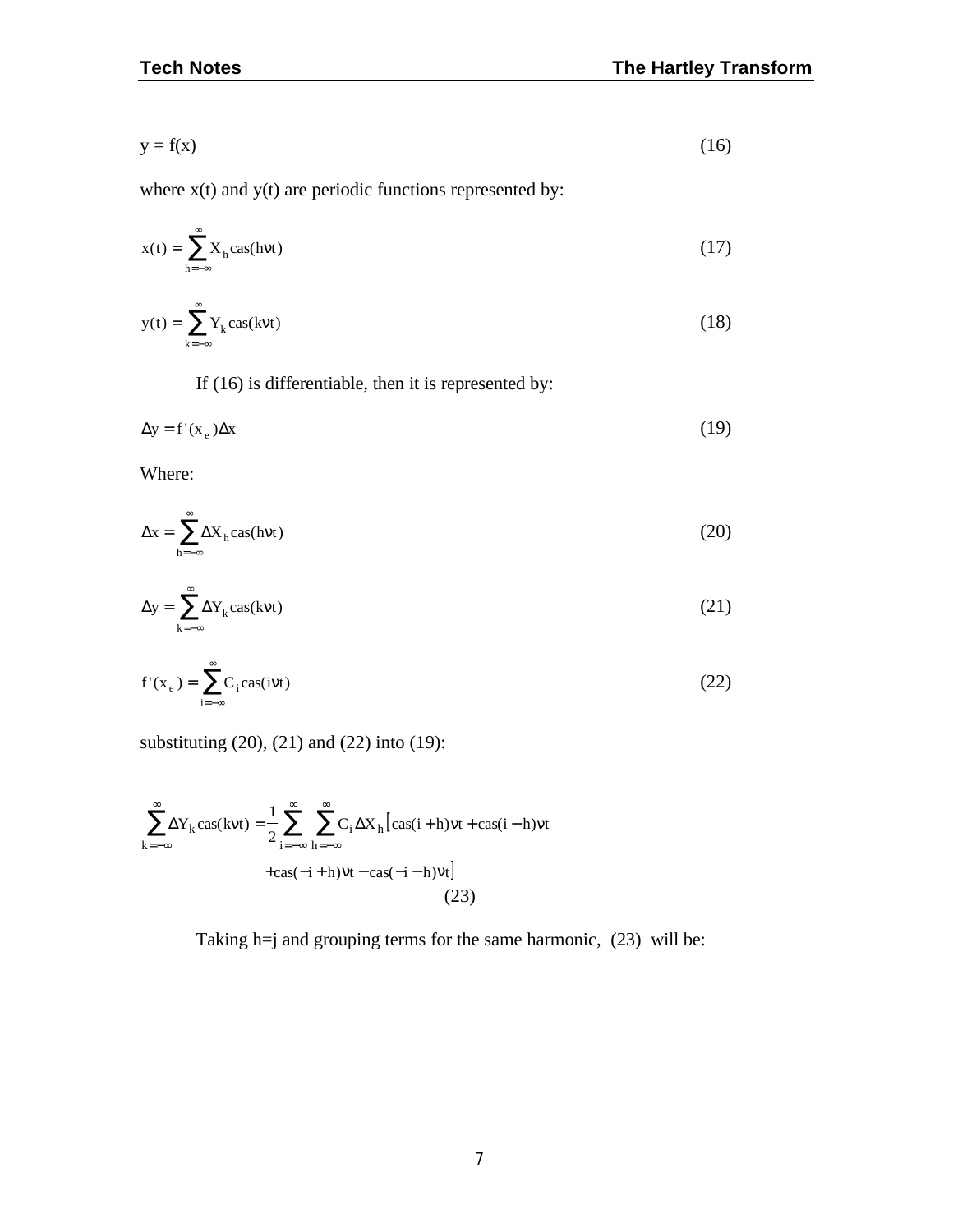M  $\lfloor \ \cdot \rfloor$ M  $\pm$ M  $\lfloor \ \cdot \rfloor$ M  $\vert$   $\Delta$ Y<sub>-2</sub>  $\vert$  $\vert$   $\Delta$ Y<sub>-1</sub> $\vert$  $\vert_{\Delta Y_0}$ Δ Y  $\Delta Y_2$  $\Delta X_j + \frac{1}{2} C_{0+j} \Delta$  $C_{-2-j}$  $C_{-1-j}$  $C_{0-j}$  $C_{1-j}$  $\Big| \frac{C_{2-j}}{2}$ X j  $C_{-2+j}$  $C_{-1+j}$  $|C_{1+j}|$  $C_{2+j}$  $\Delta X_j$  +  $C_{2+j}$  ${\rm c}^{\phantom{1}}_{\rm 1+}\,$ j  $C_{0+j}$  $C_{-1+j}$  $C_{-2+i}$ L L  $\begin{vmatrix} \Delta 1_0 \\ \Delta Y_1 \end{vmatrix}$ J J J J J J J I = L L  $\left| \begin{matrix} 1 \\ C_{-2-j} \end{matrix} \right|$  $\left| \frac{1}{C_{-1-j}} \right|$  $\vert_{\mathrm{c}_0}$  $\Big|\mathbf{c}_1\Big|$ J J J J  $\left|_{\Delta X_j} \right|$ J J J J L  $\left| \begin{matrix} 1 \\ C_{-2+j} \end{matrix} \right|$  $\left| \begin{matrix} 1 \\ C_{-1+j} \end{matrix} \right|$  $\Big\vert_{\rm C_0}$  $|_{\mathrm{C_2}}$ J J J J J I 1  $\overline{2}$ 1 2 1 2 M  $\mathbb{R}^2$  $\mathbb{R}^+$ L L  $\parallel$  $\parallel$  $\parallel$  $\left| \begin{matrix} 0 & 0 \\ C_{-1+j} \end{matrix} \right|$  $\parallel$ J J J J J J  $\big|_{\Delta X}$  – J I L  $\Big\vert_{\rm C_{2-j}}$  $\Big| \overline{C}_{1-j}^{\epsilon^{-1}}$  $\Delta X_j - \frac{1}{2} C_{0-j} \left| \Delta X_j \right|$  $\vert C_{-1-j} \vert$  $|C_{-2-i}|$  $\overline{\phantom{a}}$ J I I I I  $\overline{\phantom{a}}$ k i = k - j i = k + j i = -k - j 1 2

#### Grouping (24) :

 $\langle \rangle$  $\lfloor \ \cdot \rfloor$  $\frac{1}{4}$ M  $\Delta Y$ <sub>-</sub>  $\vert$   $\Delta Y_{-1} \vert$  $\begin{vmatrix} \Delta Y_0 \\ \Delta Y_c \end{vmatrix}$  $\Delta Y_1$  $\Delta Y_2$  $C_{(0,j)}$   $\Delta X_j$  $C_{(-2,j)}$  $\vert$  C<sub>(-1,j)</sub>  $\mathrm{C}_{(1, j)}$  $C_{(2,j)}$ L  $\begin{vmatrix} 1 \\ \Delta Y_{-2} \end{vmatrix}$ J  $\overline{\phantom{a}}$ J I = L L  $\Bigg| \cdot C_{(-2, j)} \Bigg|$  $\left| \begin{array}{c} (x, y) \\ C_{(0, j)} \end{array} \right|$  $\Big| \mathcal{C}_{(1,j)}^{\circ, \mathsf{u}, \mathsf{u}}$  $C_{(2,j)}$ J J J J J J J I

#### Where:

$$
C_{(k,h)} = \frac{1}{2}(C_{k+h} + C_{k-h} + C_{-k+h} - C_{-k-h})
$$
\n(25. a)

#### for all terms of h, (25) is represented by (26)

$$
\begin{bmatrix}\n\vdots \\
\Delta Y_{-2} \\
\Delta Y_{-1} \\
\Delta Y_{-1} \\
\Delta Y_0 \\
\Delta Y_1 \\
\Delta Y_2 \\
\vdots\n\end{bmatrix}\n\begin{bmatrix}\n\ddots & \ddots & \ddots & \vdots \\
\ddots & C_{(-2,-2)} & C_{(-2,-1)} & C_{(-2,0)} & C_{(-2,1)} & C_{(-2,2)} \\
\ddots & C_{(-1,-2)} & C_{(-1,-1)} & C_{(-1,0)} & C_{(-1,1)} & C_{(-1,2)} \\
\Delta Y_0 & C_{(0,-2)} & C_{(0,-1)} & C_{(0,0)} & C_{(0,1)} & C_{(0,2)} \\
\Delta Y_1 & C_{(1,-2)} & C_{(1,-1)} & C_{(1,0)} & C_{(1,1)} & C_{(1,2)} \\
\Delta Y_2 & C_{(2,-2)} & C_{(2,-1)} & C_{(2,0)} & C_{(2,1)} & C_{(2,2)} \\
\vdots & \vdots & \ddots & \vdots & \ddots\n\end{bmatrix}\n\begin{bmatrix}\n\vdots \\
\Delta X_{-2} \\
\Delta X_{-1} \\
\Delta X_{-1} \\
\Delta X_0 \\
\Delta X_1 \\
\vdots\n\end{bmatrix}
$$
\n(26)

in simple form

 $\Delta Y = F \Delta X$  (27)

Where:

| $\Delta X$ : is formed by the series coefficients of (20) using the | FHT. |
|---------------------------------------------------------------------|------|
| $\Delta Y$ : is formed by the series coefficients of (21) using the | FHT. |

(25)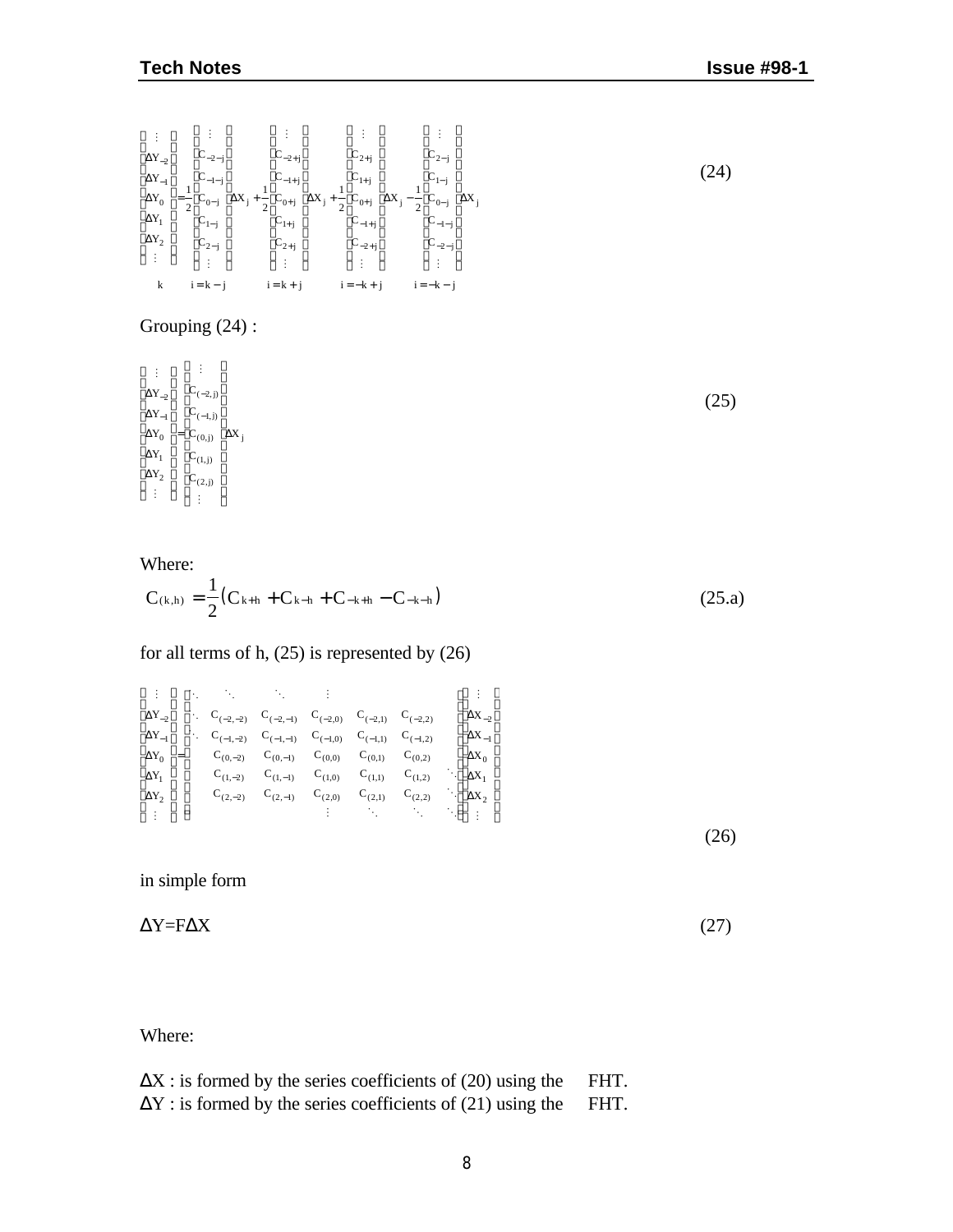F: is formed by the series coefficients of (22) using the FHT, and is not a full matrix, depending of the number of harmonics to be analyzed. It is real and symmetric.

if  $(22)$  is even then  $(26)$  is:

|  |  |  |  | $\begin{bmatrix} \vdots\\ \Delta Y_{-2}\\ \Delta Y_{-1}\\ \Delta Y_{0}\\ \Delta Y_{1}\\ \Delta Y_{2}\\ \Delta Y_{2}\\ \vdots \end{bmatrix} = \begin{bmatrix} \cdot & \cdot & \cdot & \cdot & \cdot & \vdots\\ \cdot & C_0 & C_{-1} & C_{-2} & \vdots & & \cdot\\ \cdot & C_0 & C_{-1} & C_{-2} & \cdot & \cdot & \cdot\\ \cdot & C_1 & C_0 & C_{-1} & C_{-2} & \cdot & \cdot\\ \cdot & C_2 & C_1 & C_0 & C_{-1} & \cdot & \cdot\\ \cdot & C_2 & C_1 & C_0 & C_{-1} & \cdot & \cdot$ |        |
|--|--|--|--|-------------------------------------------------------------------------------------------------------------------------------------------------------------------------------------------------------------------------------------------------------------------------------------------------------------------------------------------------------------------------------------------------------------------------------------------------------------------------------------|--------|
|  |  |  |  |                                                                                                                                                                                                                                                                                                                                                                                                                                                                                     | (27.a) |
|  |  |  |  |                                                                                                                                                                                                                                                                                                                                                                                                                                                                                     |        |
|  |  |  |  |                                                                                                                                                                                                                                                                                                                                                                                                                                                                                     |        |
|  |  |  |  |                                                                                                                                                                                                                                                                                                                                                                                                                                                                                     |        |
|  |  |  |  |                                                                                                                                                                                                                                                                                                                                                                                                                                                                                     |        |
|  |  |  |  |                                                                                                                                                                                                                                                                                                                                                                                                                                                                                     |        |

if (19) is linearized around  $(x_b, y_b)$  where  $\Delta X = X - X_b$  and  $\Delta Y = Y - Y_b$ , then (27) is given by:

$$
Y = FX + Y_N \tag{28}
$$

Where:

$$
Y_N = Y_b - FX_b \tag{29}
$$

#### **C.** *Use of (28) and (29) to represent the saturation current of an inductive element* The saturation current of an inductive element is represented by the nonlinear equation:

| $i=f(\varphi)$ | (30) |
|----------------|------|
|                |      |

Applying (28) and (29) to (30):

$$
I = F\Psi + I_N \tag{31}
$$

$$
I_N = I_b - F\Psi_b \tag{32}
$$

with:

$$
V = \dot{\Psi} = D\Psi
$$
 (33)

Where:

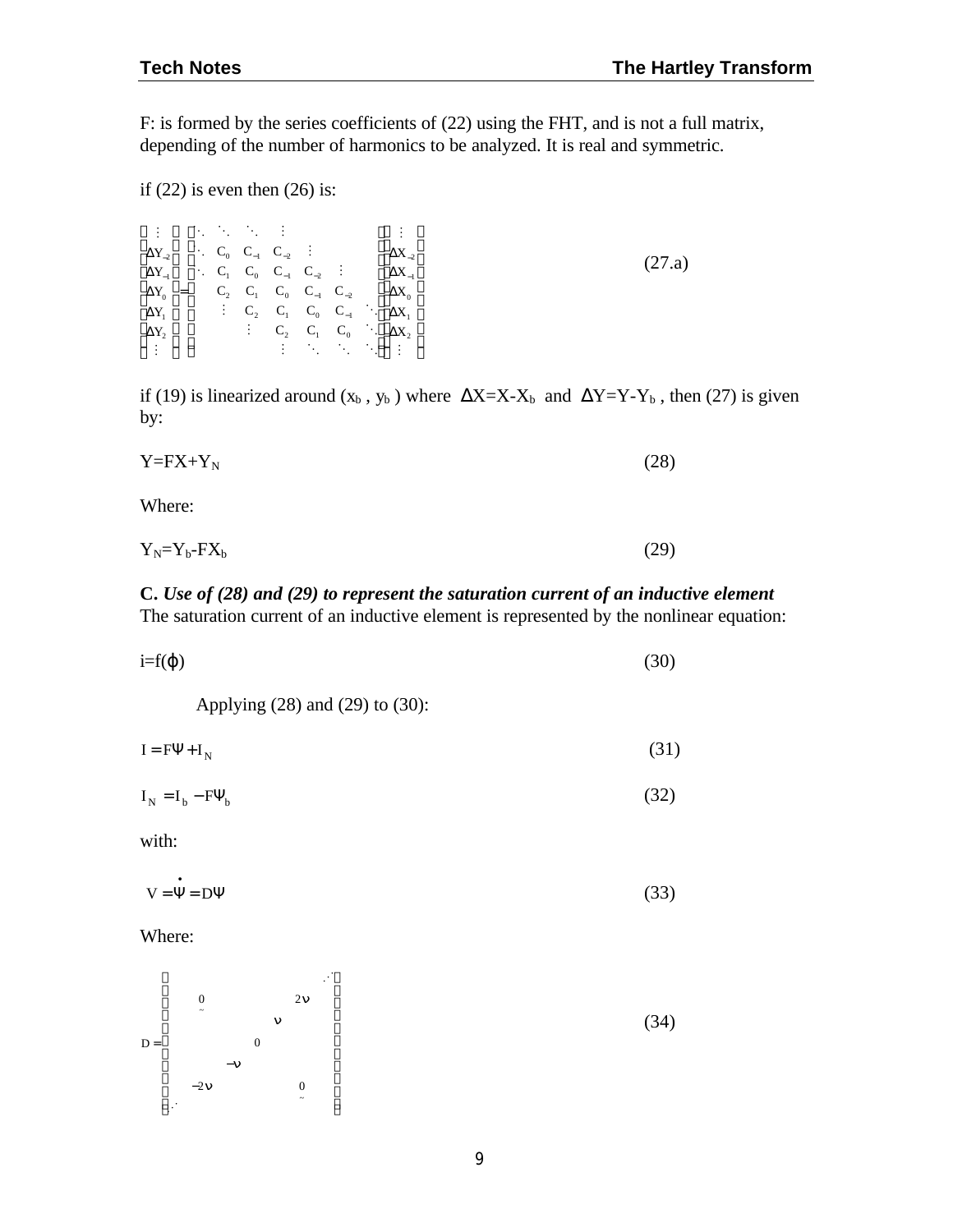substituting (33) into (31) and (32)

$$
I = BV + I_N \tag{35}
$$

$$
I_N = I_b - BV_b \tag{36}
$$

where  $B=FD^{-1}$  has the same characteristics of F.

Equations (35) and (36) represent the Norton equivalent of Figure 1.



Fig. 1 Norton equivalent

#### **Linear Solution To The Harmonic Propagation Problem**

The current injection method works for linear network models. Near the harmonics sources the injection current waveform is known; and the harmonic propagation problem is solved by superposition, solving for each harmonic as is shown by the next system of linear equations [5]:

$$
I_h = Y_h V_h \tag{37}
$$

Other method is to obtain the equivalent impedance for each harmonic between the node with a harmonic source and the node where the effect of the harmonics is to be determined. Figure 2 shows this method [6]:



Fig. 2 Flow diagram, linear solution of harmonic propagation.

#### **Iterative Solution To The Harmonic Propagation Problem**

Representing the electric network by two equivalents as in Figure 3.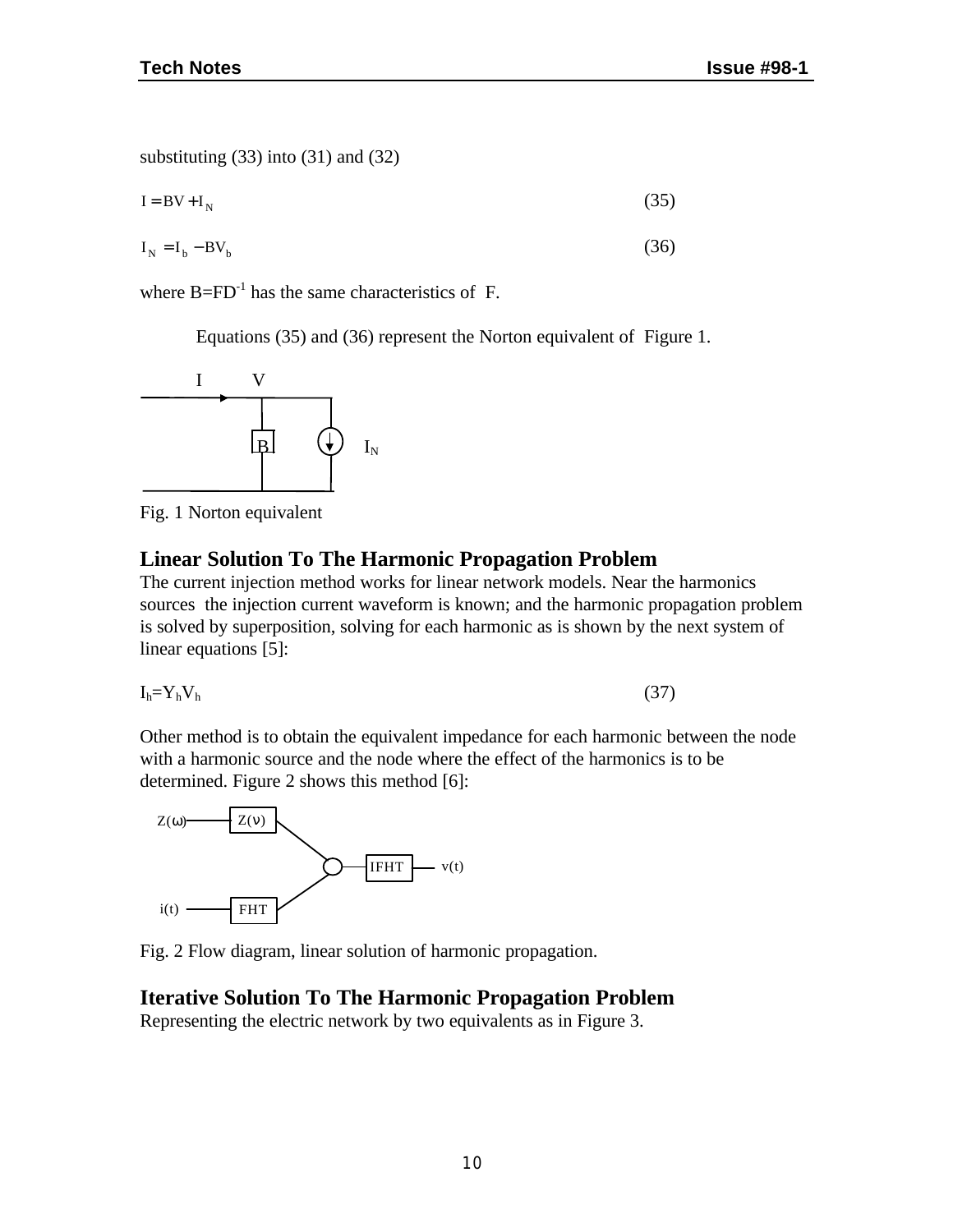

Fig. 3 Electric network equivalent.

the linear network portion is represented by Hartley admittances and the nonlinear network by Norton equivalents.

The solution method is based in Figure 4.



Fig. 4 Equivalent network[7] for the iterative process.

If in each iteration (35) and (36) are considered (which represent the Norton equivalent)  $I_b=I$  and  $V_b=V$ , this means linearizing in each iteration, then the current I can be obtained from (30) using (33). The matrix B can be used only, to speed up convergence to the solution.

Proposed method:

- 1. Obtain (from a load flow study at fundamental frequency) the voltage  $V(t)$ , where the linear and nonlinear network are joined.
- 2. Obtain  $V(v)$  using the FHT.
- 3. Compute  $I_L(v)=Y_L(v)\{V(v)-V_{th}(v)\}\$
- 4. Calculate  $I_{NL}(t)$ 
	- a. Compute  $\varphi(v)=D^{-1} V(v)$
	- b. Obtain  $\varphi(t)$  using the IFHT
	- c. Obtain  $I_{NI}(t)=f(\phi(t))$

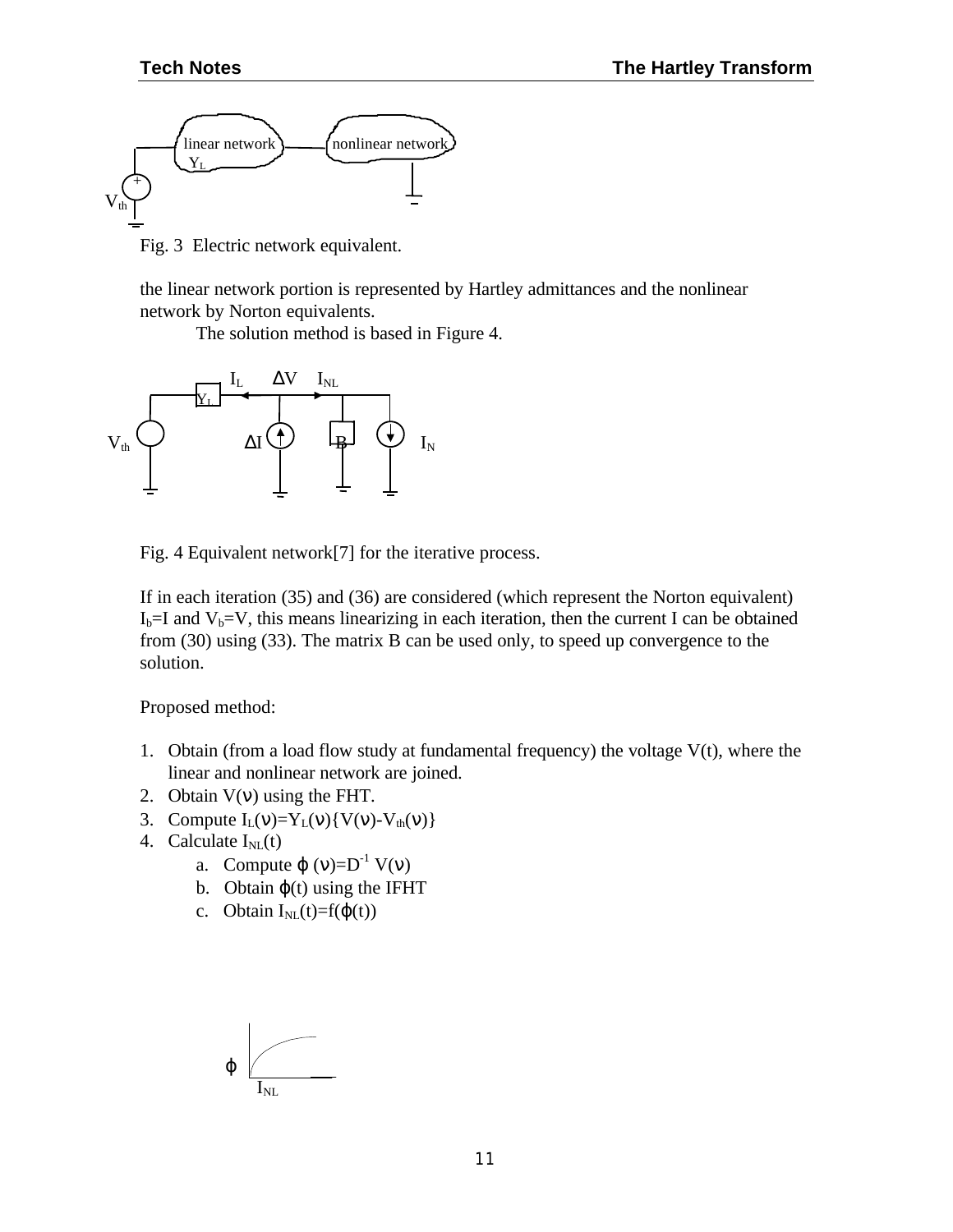- d. Obtain  $f'(t) = \frac{I_{NL}(t + \Delta t) I_{NL}(t)}{I_{NL}(t + \Delta t)}$  $t + \Delta t$ ) – $\boldsymbol{j}$  (t  $I(t) = \frac{I_{NL} (t + \Delta t) - I_{NL} (t)}{t}$  $(t + \Delta t) - j(t)$ =  $+\Delta t$ ) –  $+\Delta t$ ) – Δ  $j(t+\Delta t) - j$
- e. Obtain F'(ν) using the FHT, and build F.
- f. Obtain  $B=FD^{-1}$
- 5. Obtain  $I_{NL}(v)$  using the FHT.
- 6. Compute  $\Delta I(v)=I_{L}(v)+I_{NL}(v)$
- 7. Compute  $\Delta V(v)= {Y_L(v)+B}^{-1}\Delta I(v)$
- 8. Obtain the new value of  $V(v)=V(v)-\Delta V(v)$
- 9. Obtain V(t) using the IFHT.
- 10. Back to the point 3 if  $\vert \Delta V(v) \vert > \epsilon$

In the above method it is sufficient to compute only once matrix B because in each iteration it has minor changes.

Other simplifications are obtained when the nonlinear network introduces a low distorsion grade, then point 7 can be substituted by  $\Delta V(v)=Y_L(v)^{-1} \Delta I(v)$ , and the same solution is obtained with no more than two extra-iterations, without making necessary the construction of matrix B.

#### **Results**

#### **A.** *Linear method (current injection method)*

MATLAB<sup>®</sup> was used to implement the flow diagram of Figure 2, a distribution network of 8 nodes [6], Appendix A, is used to compute the voltage waveform that appears at node 1 caused by a harmonic current injection in node 8.



Fig. 5 Current injection waveform in the node 8.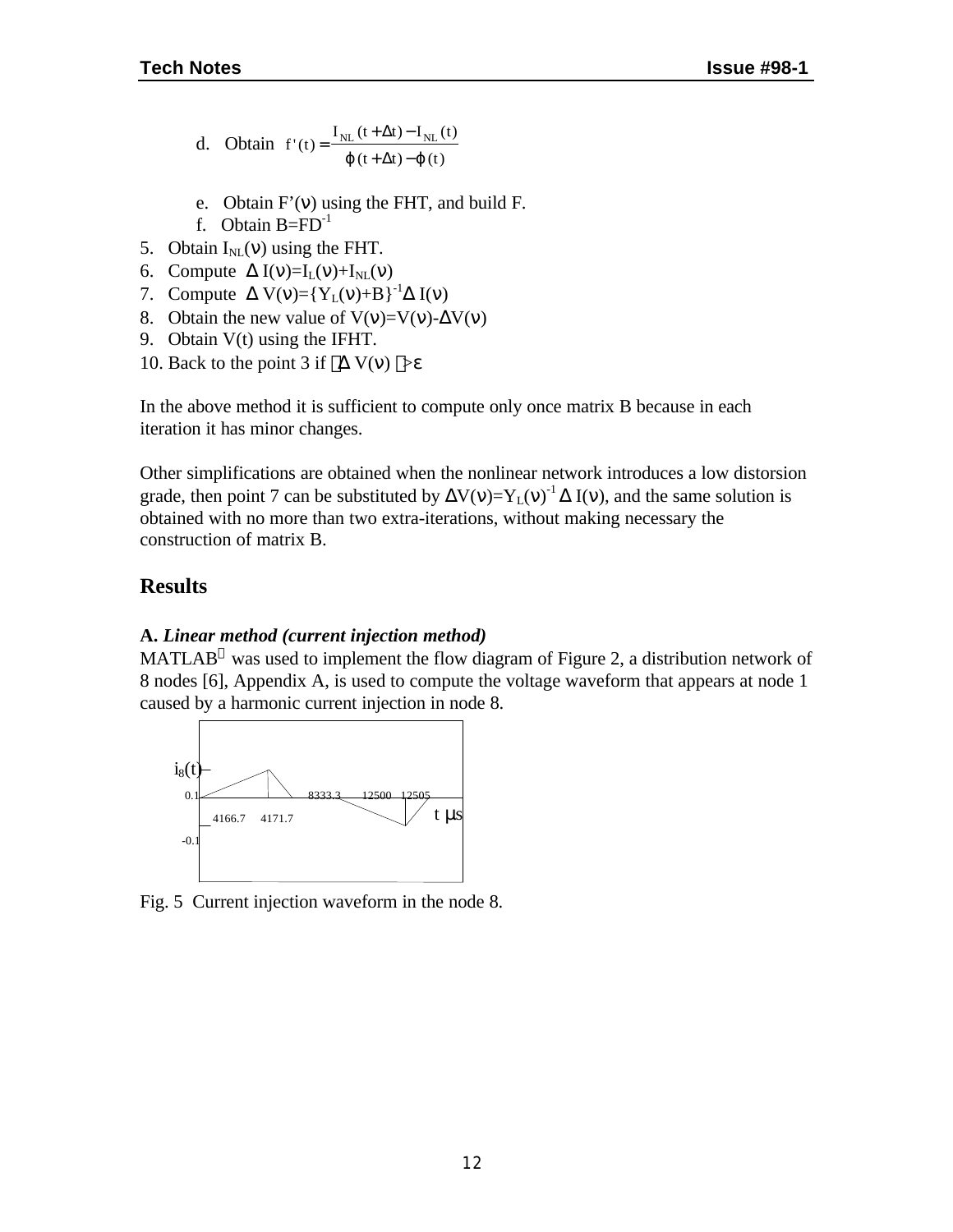

Fig. 6 Hartley transform, impedance  $Z_{18}$ 



Fig. 7 Voltage in the node 1, a) Harmonic components caused by the current injection at node 8. b) Harmonic components plus fundamental frequency of 60 Hz.

#### **B.** *Iterative method*

The proposed method was used to compute the current response of a nonlinear circuit: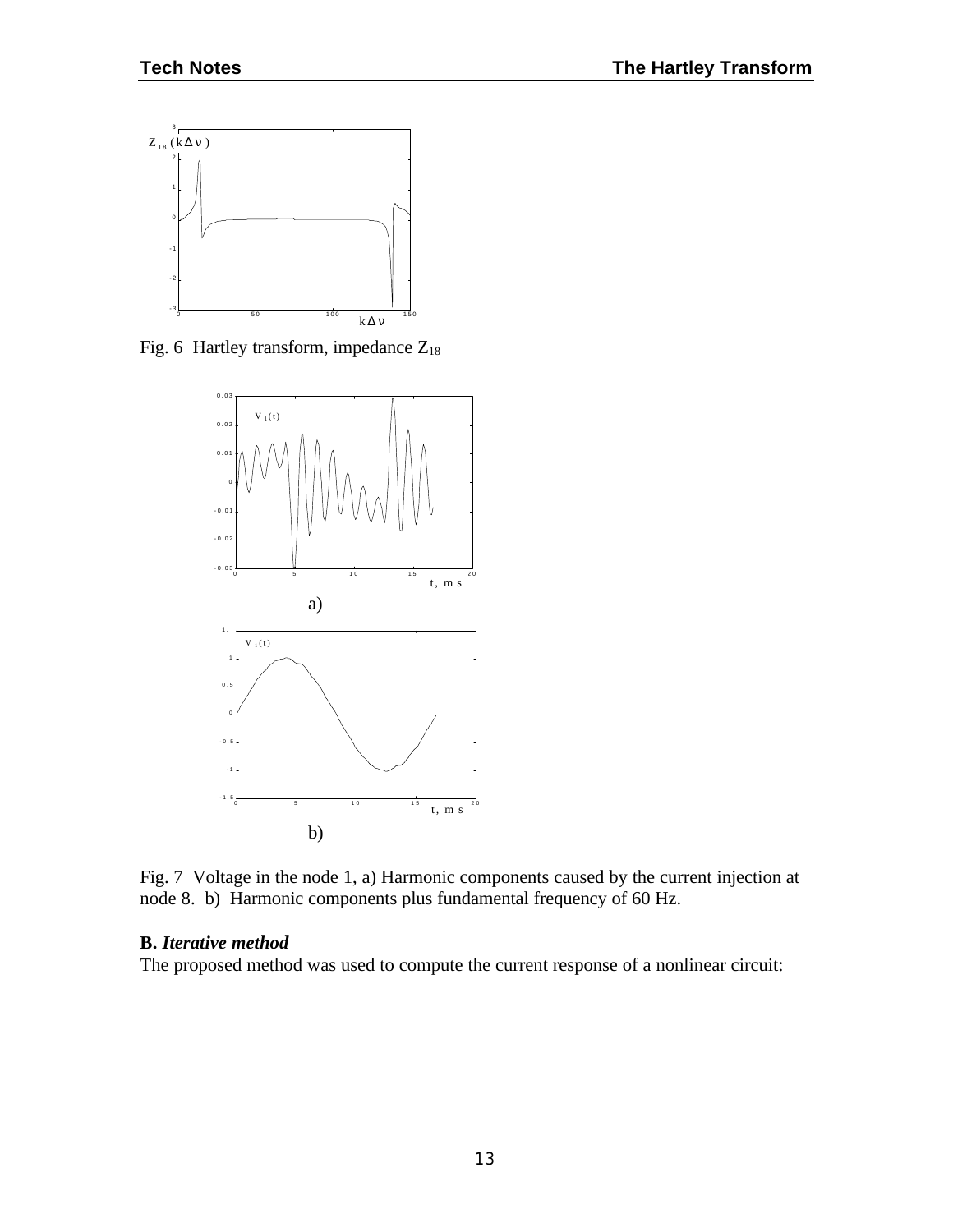

Fig. 8 Nonlinear circuit

where the nonlinear element response is given by:

$$
i(t) = f(j) = \frac{1}{1000} (j + j5)
$$

Figures 9 and 10 show the current i(t) response under different voltages v(t), SIMNON was used to compare results.



a) with matrix B, I2 iterations.



b) without matrix B, 3 iterations.

Fig. 9  $v(t)=cos(\omega t)$ , using the proposed method.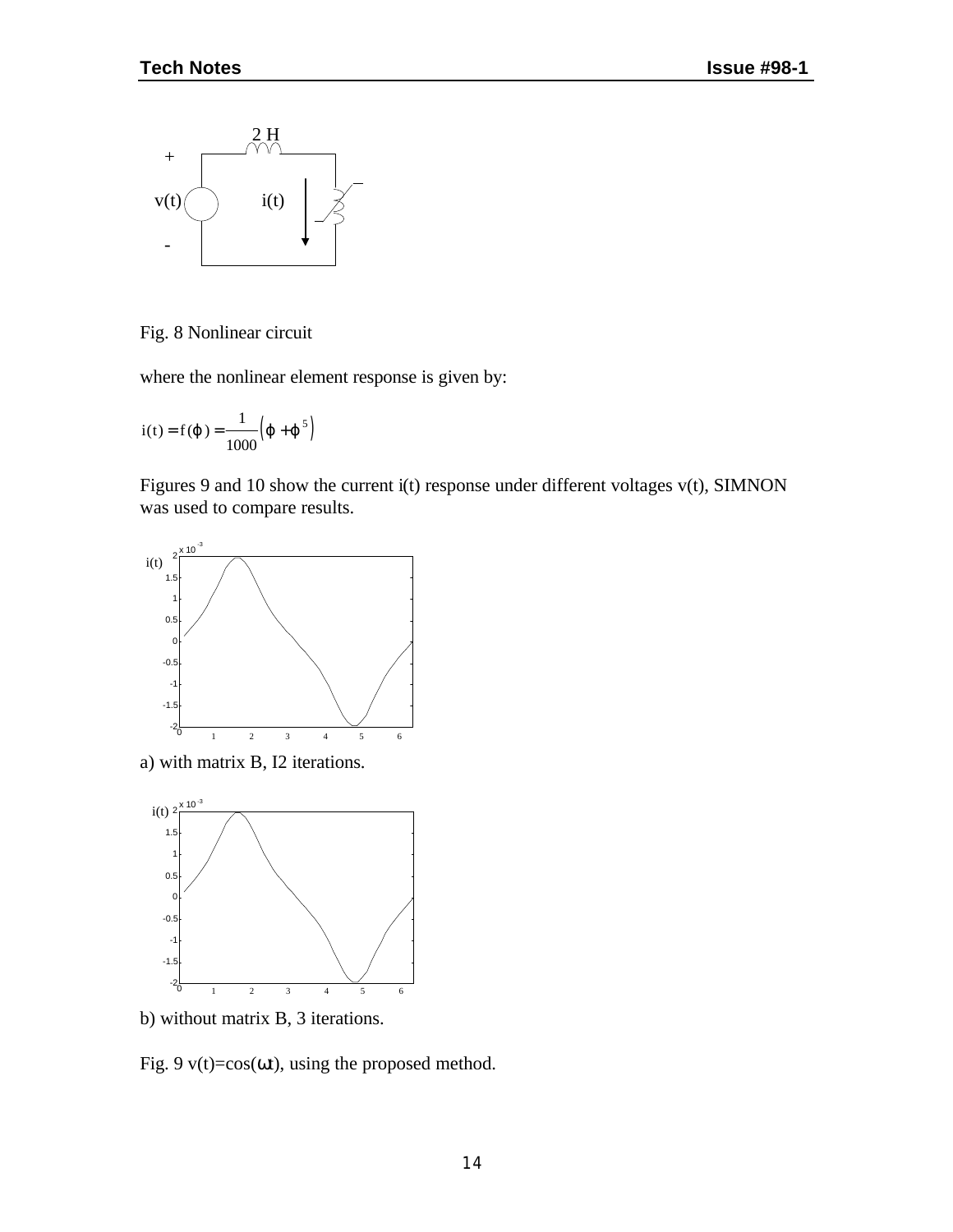

a) with matrix B, 5 iterations.



b) without matrix B, 5 iterations.

Fig.  $10 \text{ v}(t) = 2\cos(\omega t) + \cos(3\omega t)$ , using the proposed method.



Fig. 11 v(t)=cos(ωt) using SIMNON



Fig.  $12 \text{ v}(t) = 2\cos(\omega t) + \cos(3\omega t)$ , using SIMNON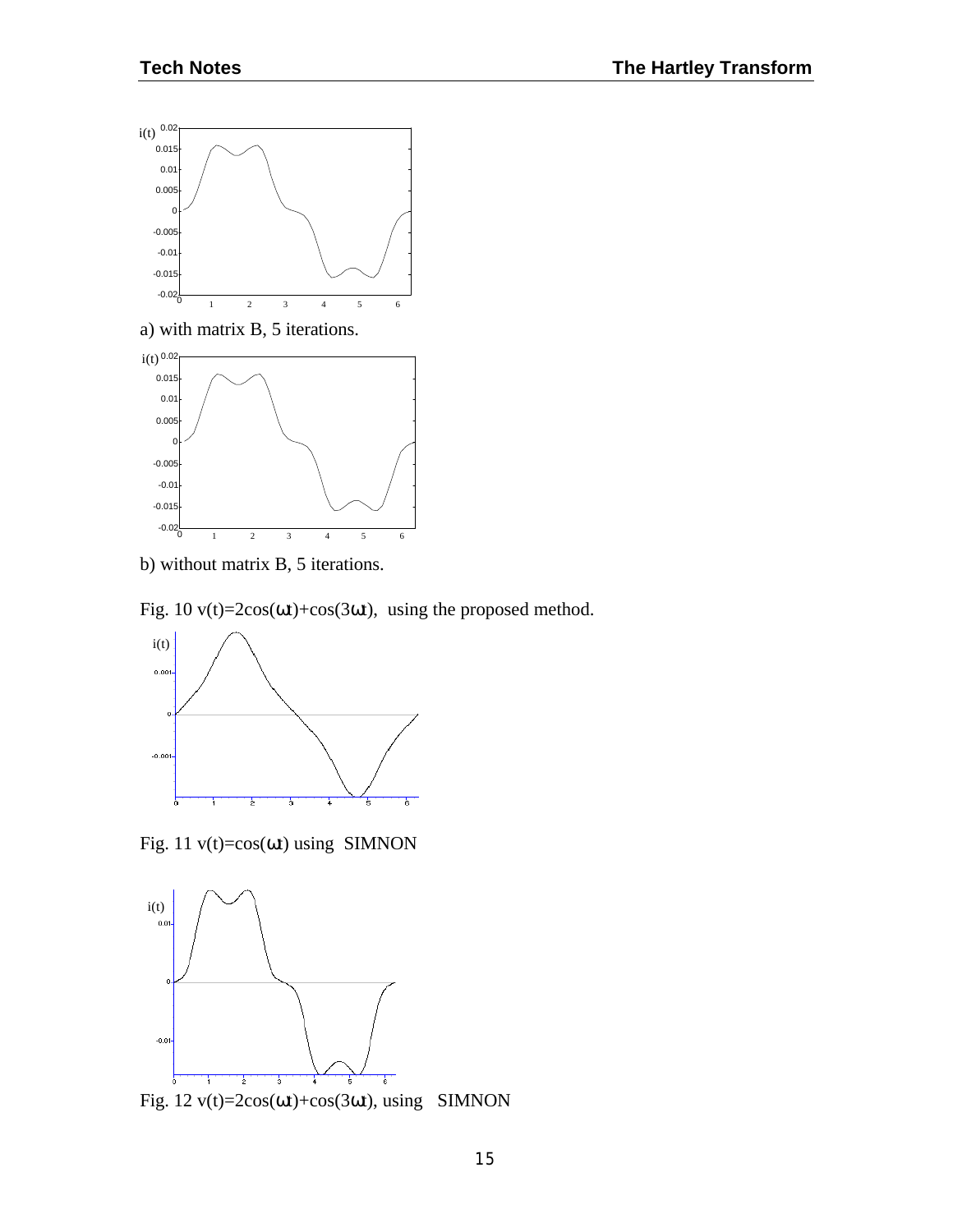## **Conclusions**

- It was showed that the Hartley Transform can be used to to represent nonlinear elements as a linearized Norton equivalent.
- The electric network is represented by real numbers only.
- The matrices dimensions are the same than using the Fourier transform, with the advantage of working with real instead of complex matrices.
- The B matrix is the only one that has shows harmonic coupling and has a  $(2h)x(2h)$ dimension, where h is the number of harmonics to be considered. If B is builded in the Hartley domain it is a real and symmetric matrix.

## **References**

- [1] A. Domijan, G. T. Heydt, A. P. S. Meliopoulos, "Directions of Research on Electric Power Quality," IEEE Trans. on Power Delivery, Vol. 8, No. 1, January, 1993.
- [2] R. N. Bracewell, *The Hartley Transform*, Oxford University Press, 1986.
- [3] Manuel Madrigal Martínez, *La Tranformada Hartley en el análisis de redes eléctricas*, Reporte de Investigación, DIE-02-95 FIME, UANL, Marzo 1995.
- [4] E. Acha, *Modelling of Power System Transformers in the Complex Conjugate Harmonic Space*, Ph. D. Thesis, Canterbury University, New Zealand, 1988.
- [5] J. Arrillaga, D. A. Bradley, P. S. Bodger, *Power Systems Harmonics,* John Wiley & Sons,1985.
- [6] G. T. Heydt, K. J. Olejniczack, R. Spark, E. Viscinto, "Application of the Hartley Transform for the Analysis of the Propagation of nonsinusoidal Waveforms in Power Systems," IEEE Trans. on Power Delivery, Vol. 6 , No. 4, October, 1991.
- [7] Adam Semlyen, Aurelio Medina, "Computer of the periodic steady state in systems with nonlinear components using a hybrid time frequency methodology", paper 95 WM 146-1-PWRS.
- [8] Mark A. O'Nell, "Faster Than Fast Fourier", BYTE, April 1988.
- [9] G. T. Heydt, *Electric Power Quality*, Stars in a Cicle Publications, 1991.
- [10] Simnon for Windows, Version 1.0, May 1993.
- [11] Matlab with Simulink User's guide, March 1992.

## **Appendix A**

The test system used is shown in Figure 13,  $N = 150$  and  $T_{total} = 16.6$  ms were used.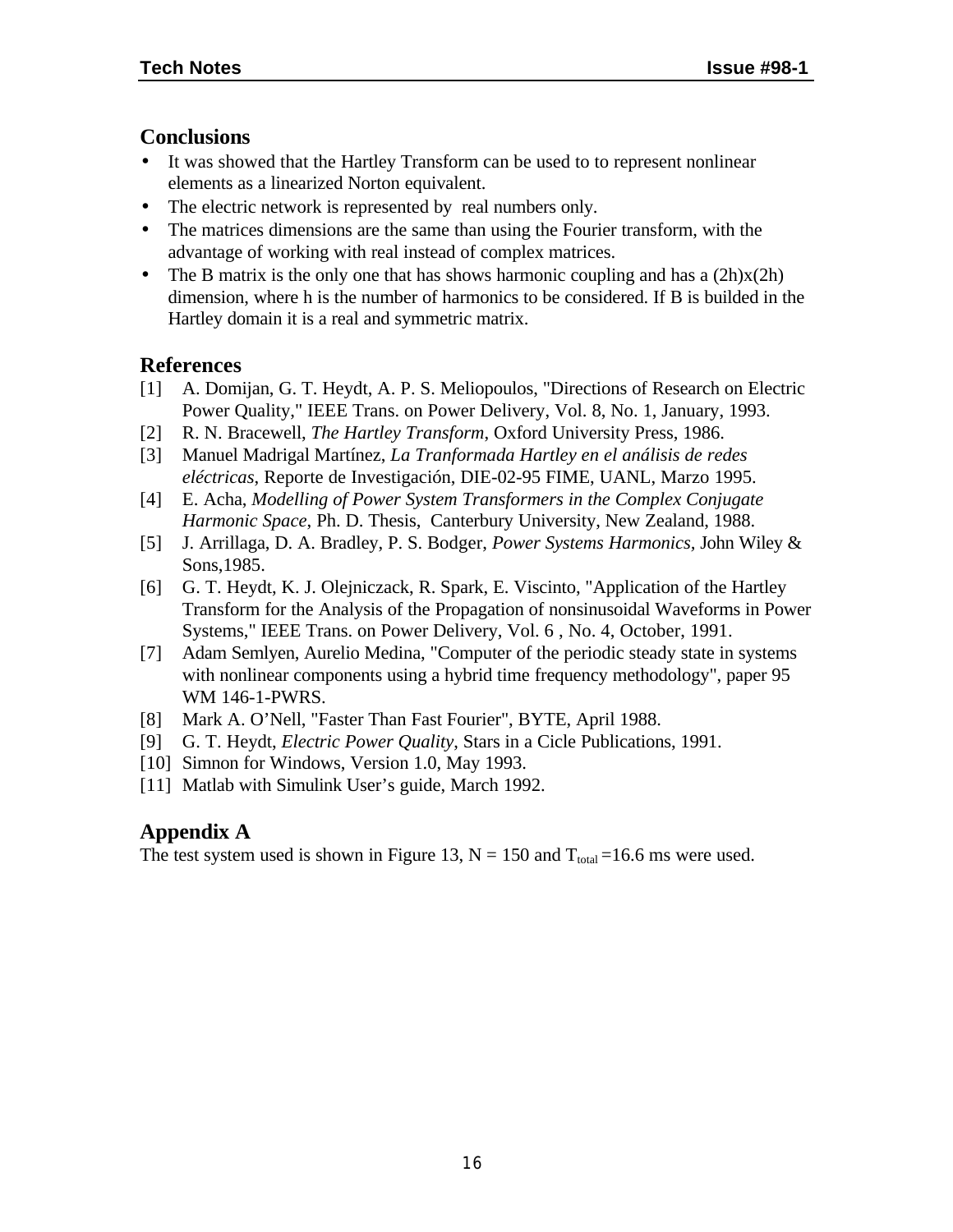

TABLE II: Impedance data in p.u of the distribution circuit, (h=1 for 60Hz).

| branch           | branch            | branch         |
|------------------|-------------------|----------------|
| value            | value             | value          |
| $1-6$            | $2 - 0$           | $5-0$          |
| $0.001 + jh0.01$ | 1                 | 1              |
| $1 - 4$          | $3-0$             | $6 - 8$        |
| $0.001 + jh0.01$ | 2                 | i200/h         |
| $1-0$            | $3-0$             | $6 - 7$        |
| i50/h            | i100/h            | $0.01 + jh0.1$ |
| $1-0$            | $4 - 5$           | $6-0$          |
| $0.1 + jh0.1$    | $0.001 + jh0.001$ | i40/h          |
| $2 - 3$          | $4 - 0$           | $7 - 8$        |
| $0.001 + jh0.01$ | i50/h             | $0.01 + jh0.1$ |
| $2 - 6$          | $4 - 0$           | $7-0$          |
| $0.001 + jh0.01$ | 1                 | 100            |
| $2 - 0$          | $5-6$             | $7-0$          |
| i50/h            | $0.001 + jh0.01$  | jh10           |
|                  | $5-0$             | $8-0$          |
|                  | i100/h            | i40/h          |
|                  |                   |                |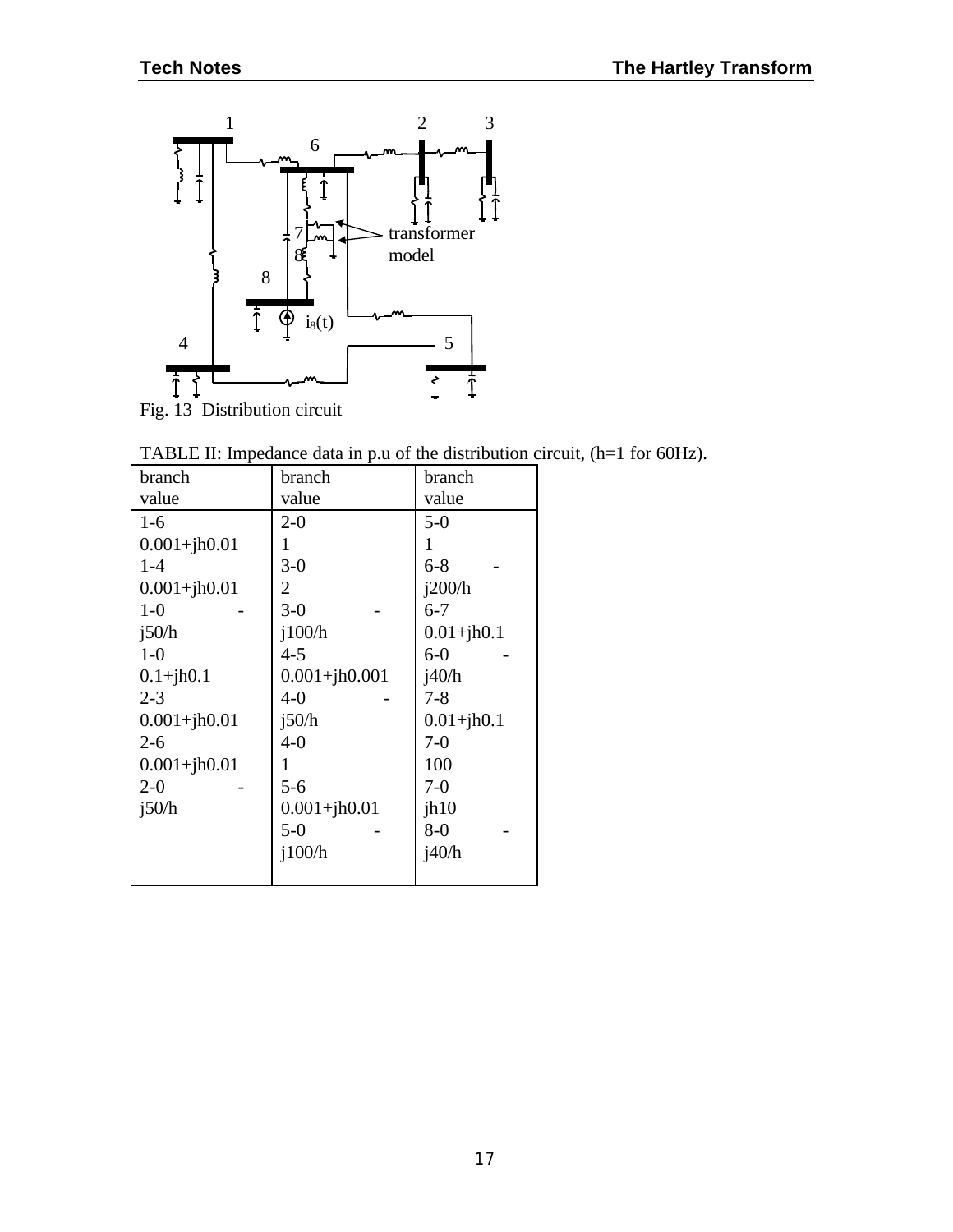#### **Biographies**

**Manuel Madrigal Martínez.** Was born in Purépero Mich; México in September 7, 1969. He received his B.Sc. in EE with honors at the Instituto Tecnológico de Morelia in 1993. He obtained the "Adolfo Lopéz Mateos" award by the DGIT (General Direction of Tech. Institutes). He received his M.Sc at Doctoral Program in Electrical Engineering at Universidad Autónoma de Nuevo León in 1996. At present hi is Professor of the Electric and Electronic Department at the Instituto Tecnológico de Morelia.

**Salvador Acha Daza.** Was born in Uruapan, Mich; México. He received his B.Sc. and M.Sc. in Electrical Engineering at Universidad Michoacana de San Nicolás de Hidalgo and ESIME of Instituto Politécnico Nacional, respectively. He holds a Ph.D. from University of Texas at Arlington, 1988. He has been Professor since 1970 and has worked with CFE in the National Energy Control Center from 1977 to 1979.

He was Director of the Electrical Engineering School of the UMSNH and has tought in the Inst. Tec. de Morelia. His principal interests are in modelling and analysis of power systems, the efficient operation and control of electric power systems.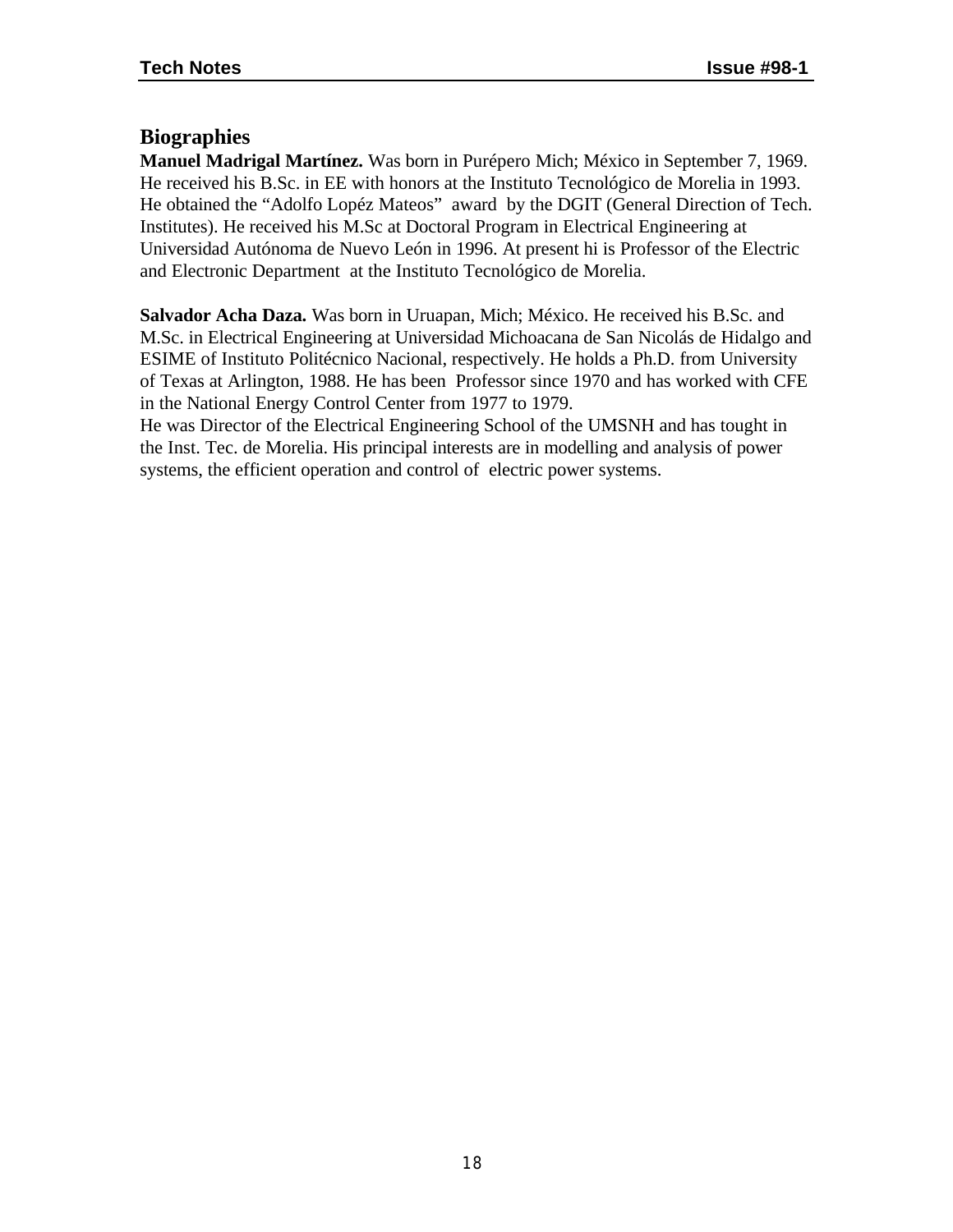## **Understanding Wavelet Transforms**

Surya Santoso Senior Power Systems Engineer Electrotek Concepts

#### **Abstract**

The purpose of this paper is to introduce the so-called wavelet transforms and their basic properties to PATH members. In preparing this paper, no prior knowledge of wavelet theory is assumed, but the Fourier transform only. The presentation of the paper starts off with the familiar Fourier transform, and followed by the mathematical signal representation, before detailing the wavelet transform. The message in this paper is that the wavelet transform is a complementary tool to analyze transient or non-stationary signals, and it is not intended to replace the well-established Fourier transform in analyzing stationary (steady state) signals. Various applications of wavelets in power systems are summarized in this paper.

#### **Introduction**

Wavelet analysis has been a popular signal analysis technique in recent years. It has opened up new avenues of research and applications in various areas. For example, wavelet transforms have been extensively used in signal processing community for data and image compressions, feature extractions, non-stationary signal analysis, and speech and image processing to mention a few. In mathematics, wavelet transforms have been utilized to solve complex linear algebra problems and pseudo-differential equations, and have been closely tied to the approximation theory. Wavelet analysis has also been very useful in fluid dynamics and turbulence studies. Various applications in other areas such as biomedical signal analysis to vibration analysis have benefited from the wavelet analysis as well.

In power systems analysis, wavelet transforms have started to gain popularity. There are approximately half a dozen papers published in IEEE Transactions on Power Delivery to date. These papers largely deal with transient analysis and power quality event detection. As in other areas of applications, the applications of wavelet analysis in power systems have been enthusiastic since it solves some problems that previously cannot be solved using Fourier-based techniques. However, it should be noted that the wavelet transform is not intended to replace the Fourier transform. It is a complementary tool to the Fourier transform in signal analysis. Both transforms have their own unique strengths in solving engineering problems. Their strengths are tied with their mathematical properties; thus, some problems are better solved with one technique but not with the other.

In this article, the wavelet transform will be explained from a novice point of view; however, some basic familiarity with the Fourier transform is assumed. Properties of the wavelet transform will be discussed as well as the difference between the wavelet and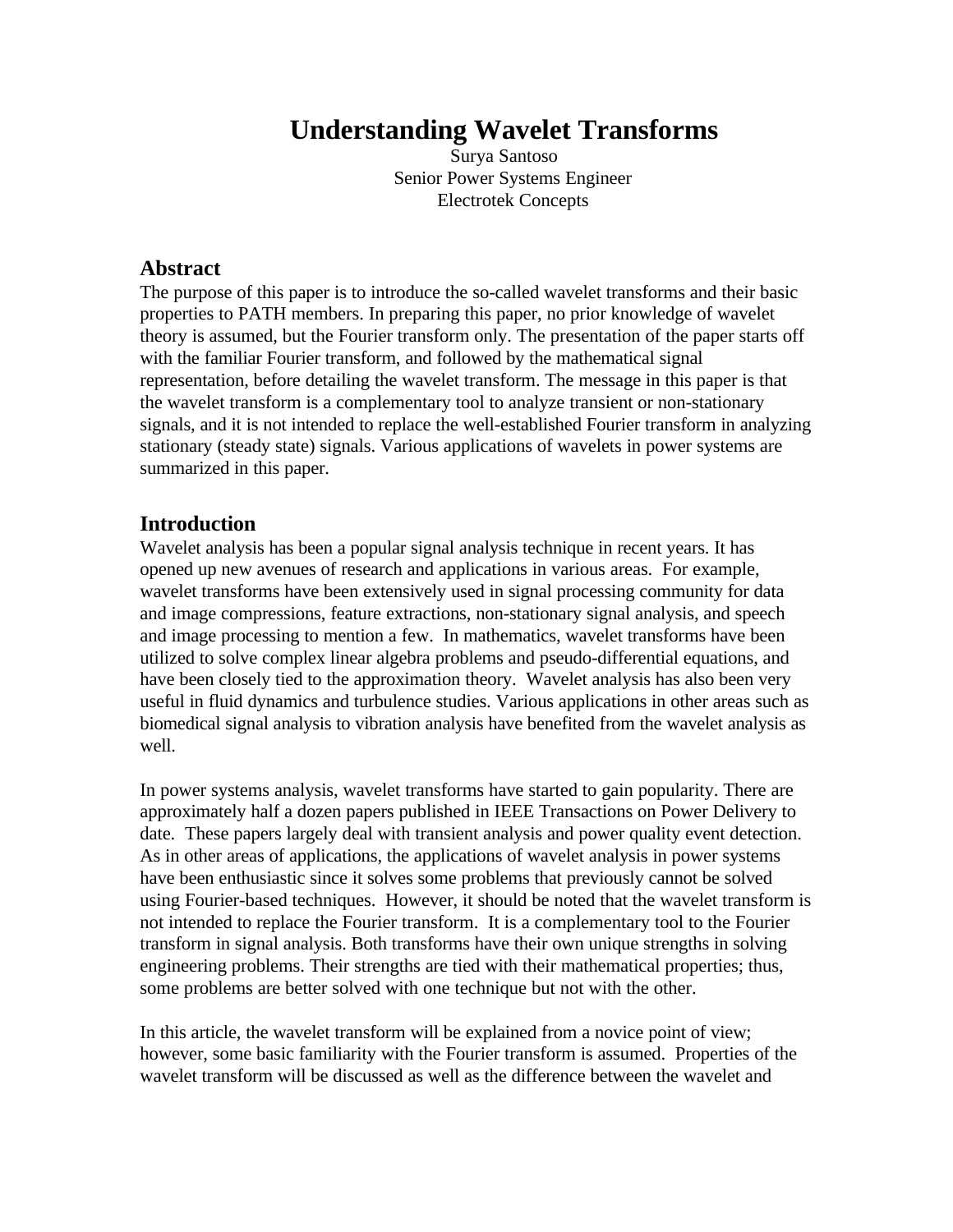Fourier transforms. Current and potential applications of wavelet analysis on power quality are also reviewed.

## **Mathematical Signal Representations**

In many engineering problems, measurements are often taken with respect to time, spatial location, a combination of both, or some other physical measures. This suggests that measurements are taken in specific domains. For example, in power quality analysis, voltage and current variations are taken with respect to time resulting in voltage and current waveforms in the time domain, respectively. In other area of studies such as in aerodynamics, longitudinal velocity of a turbulent supersonic flow is measured spatially, resulting in a spatial velocity profile at a particular time instant in the spatial domain. For both cases the signals are voltage and current waveforms and spatial velocity profile, respectively.

Measured signals carry information associated with the physical nature of the system. However, the information or signal characteristics may not be evident because they may not be located in the measured domain, i.e., the time or spatial domains. Therefore, in an attempt to reveal signal characteristics, a given measured signal is often represented in a domain in which the information resides.

From this point on, we will use a voltage waveform as an example of our signal. Since voltage is measured with respect to time, it is also called a voltage time-series. Figure 1 below shows a voltage notching waveform in the time domain that was recorded using a power monitor.



Figure 1. Voltage notching waveform in the time domain recorded using a power monitor. The measured signal is indeed a voltage time-series, i.e., voltage vs. time

Given a time-domain signal shown above and without a prior knowledge in power quality and harmonics, it would be difficult to describe what the signal is all about. Oftentimes, a Fourier transformation is performed to reveal its frequency components. By doing this, we should say that a time domain signal (i.e., the voltage time-series) is represented in the frequency domain. The objective of signal representations is to reveal information or specific signal characteristics that may reside in particular domains. In this case, the information of interest resides in the frequency domain, and the Fourier transform is the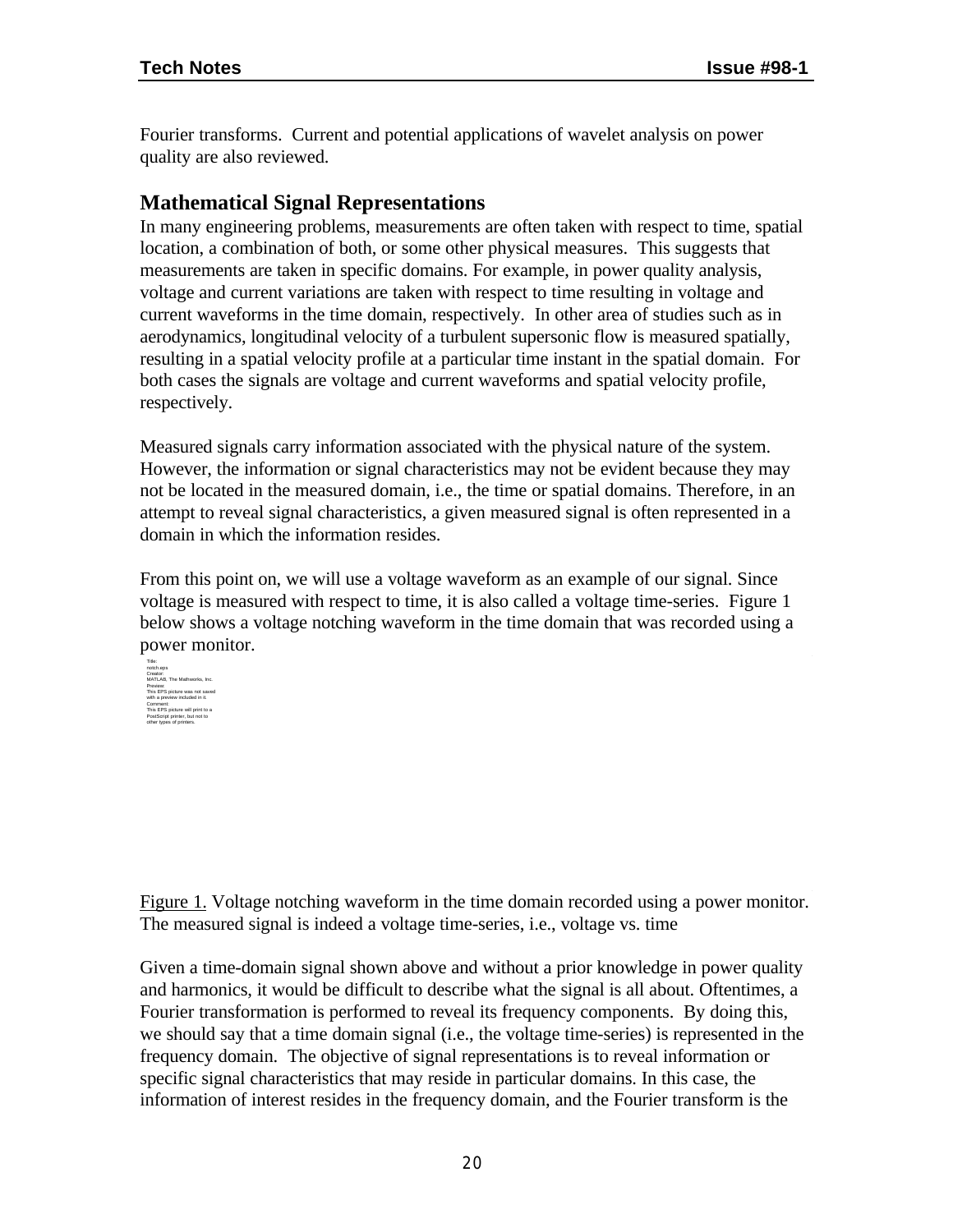bridge connecting the two domains. This example is a special case of the well known time domain signal representation using the Fourier transform.

In the following, we will present a more general case of signal representations. Let  $x(t)$ be a given signal measured in the *t* domain and let there exist a transformation kernel  $g_u(t)$ . We now wish to represent the *t* domain signal  $x(t)$  in the *u* domain. The bridge connecting the two domains is the aforementioned function  $g_u(t)$ . An inner product is used as a vehicle to represent signal  $x(t)$  in the *u* domain. An inner product is defined as follows:

$$
F(u) = \langle x(t), g_u(t) \rangle = \int_{-\infty}^{\infty} x(t) g_u^*(t) dt,
$$
\n(1)

where  $g_u^*(t)$  is a complex conjugate of  $g_u(t)$ .  $F(u)$  is indeed signal  $x(t)$  in the *u* domain.

In the Fourier transform case,  $x(t)$  is in the time domain and the transformation kernel is *j ft*  $g_u(t) = e^{j2p\theta}$ . Thus, the frequency domain signal of *x*(*t*), *F*(*f*), is as follows:

$$
F(f) = \left\langle x(t), e^{j2p\theta} \right\rangle = \int_{-\infty}^{\infty} x(t)e^{-j2p\theta} dt.
$$
 (2)

Reader should easily recognize that Eq. (2) is the familiar Fourier transform. The above Fourier's transformation kernel is a sinusoidal function that is characterized by frequency or number of cycles per second.

The Fourier transform is especially suitable in analyzing stationary signals (signals whose properties do not change in time) because the building block of such signals are characterized by frequency which is also the characteristic of the Fourier's transformation kernel. Thus for such signals, the Fourier transform is the most appropriate tool to use. In the next section, we will show another variant of the Fourier transform and the wavelet transform and discuss their properties.

#### **3. The Short-time Fourier Transform**

It is not uncommon to come across signals that are non-stationary, i.e., properties of the signal change with time. Well-known examples for such signals are transients, intermittent, and impulsive signals. These signals in power systems are typically originated in power quality disturbances. The Fourier transform is generally not suited for analyzing nonstationary signals because the desired information is located in both time and frequency domains. For such signals, local characteristic changes are not well represented, and the corresponding information is spread out over the entire frequency domain. This is obvious because the Fourier transform as shown in Eq.(2) does not provide temporal information.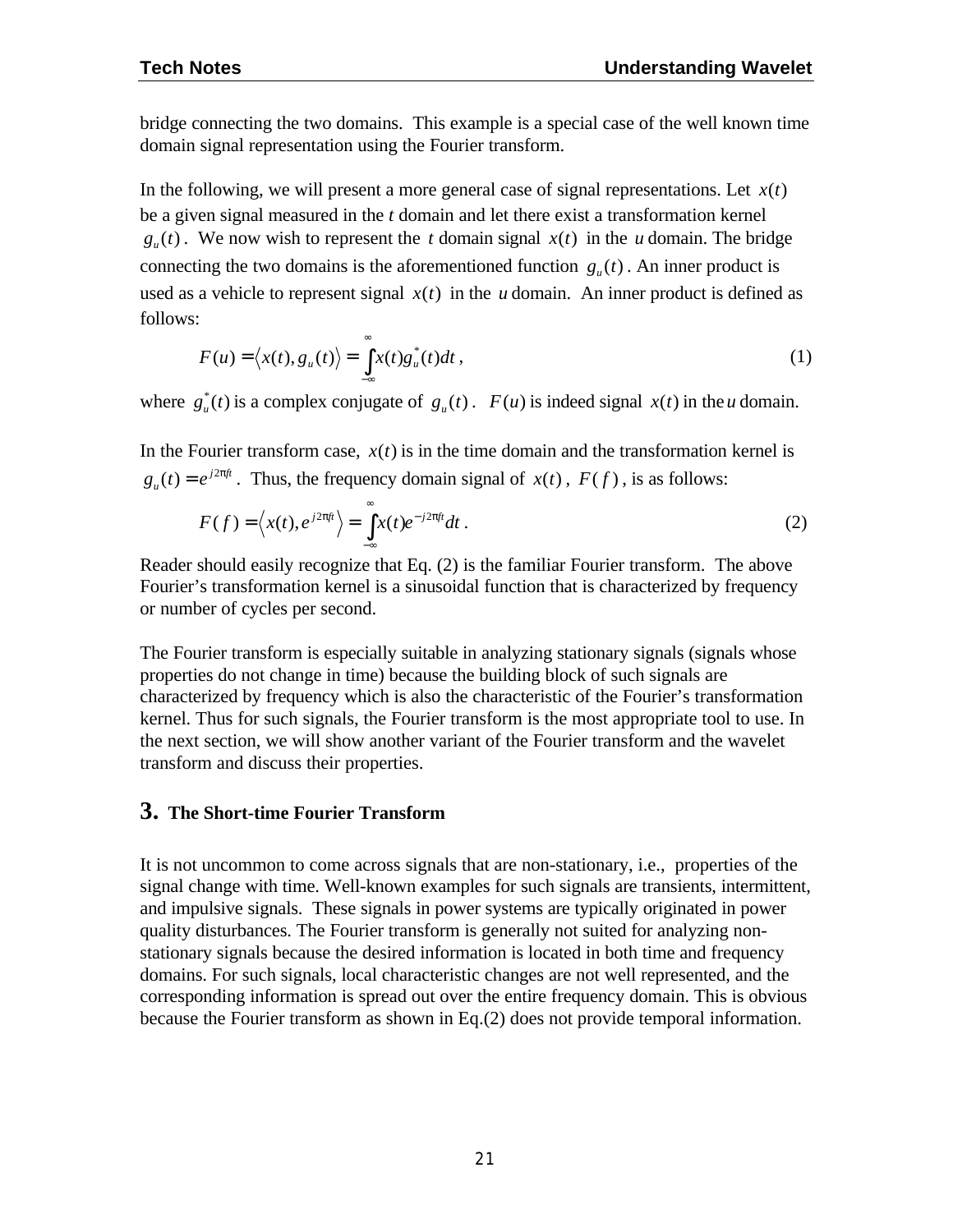Another example of a signal representation that includes time and frequency representations is the short-time Fourier transform. This transform is intended to alleviate the non-local problem; thus, the time-dependent variable is introduced into Eq.(2). The non-stationary signal  $x(t)$  is multiplied with an appropriate window function  $w(t)$  centered at temporal location  $\tau$ . The resulting signal is then assumed stationary within the window and Fourier transformed. Such a transformation is known as a short-time Fourier transform shown below:

$$
X_{STFT}(f, t) = \int x(t)w^*(t-t)e^{-j2pft}dt,
$$
\n(3)

where the basis function is  $g_{t,f}(t) = w(t - t)e^{j2pft}$  $f(r) = w(t - t)e^{j2p\theta}$ . In other words,  $X_{STFT}(f, t)$  is the Fourier transform of  $x(t)$  windowed with  $w(t)$  shifted by τ. This modified version of the FT has the capability to provide a time-frequency description of the signal. In addition, note that the time-support of the window function  $w(t)$  is constant for all frequencies, and the basis function  $g_{t,f}(t) = w(t-t)e^{j2pt}$  $p_{f}(t) = w(t - t)e^{j2pft}$  is in fact a constant-width modulated function with frequency *f*. Thus, once the window function  $w(t)$  has been chosen, the analysis resolution in time and frequency domains is constant. As a result, the ability to capture the dynamic of the signal characteristics is greatly dependent upon the choice of the window function  $w(t)$ .

#### 4. **The Wavelet Transform**

In both Fourier and short-time Fourier transforms, the transformation kernels are characterized by frequency. A different method to analyze non-stationary signals that does not use frequency is the wavelet transform. The wavelet transform seeks to represent a time domain signal in the time-scale domain. For this reason the wavelet transform analysis is technically called time-scale signal analysis.

In the time-scale signal representation, a given time domain signal  $x(t)$  is represented by an inner product with a wavelet, thereby the wavelet transform. It is defined as follows:

$$
W_x(a,\tau) = \langle x(t), \psi_{a,\tau}(t) \rangle = \int_{-\infty}^{\infty} x(t) \psi_{a,\tau}^*(t) dt,
$$
\n(4)

where  $\Psi_{a,\tau}(t)$  is

$$
\Psi_{a,\tau}(t) = |a|^{-1/2} \Psi\left(\frac{t-\tau}{a}\right),\tag{5}
$$

 $\Psi(t)$  is a mother wavelet whereas  $a \in R$ ,  $a \neq 0$  is the dilation or scale number, and  $t \in R$ is the time-shift parameter. *R* is a real continuous number system. The asterisk denotes a complex conjugate operation.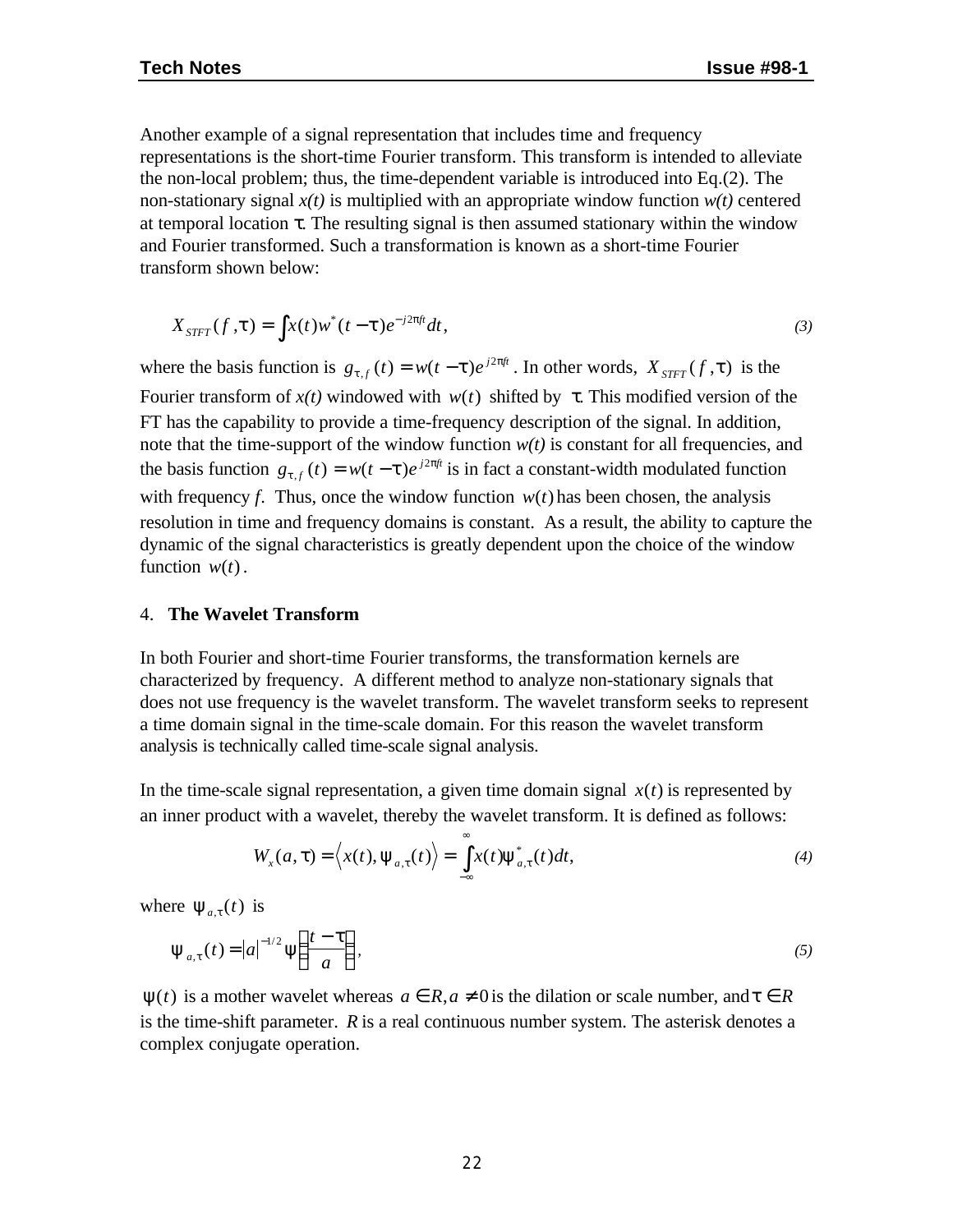By comparing Eqs. (2), (3), and (4), it should be clear now that the fundamental difference between Fourier-based transforms and the wavelet transform is in their transformation kernels. This fundamental difference leads to a substantial implication in the use of the two transforms (i.e., Fourier and wavelet). As we have pointed out earlier the Fourier transform is better able to analyze stationary signals, and we shall see later, the wavelet transform is better able to analyze non-stationary signals.

Unlike a sinusoidal function which oscillates forever, a wavelet function is a "small" wave that oscillates for a "short" period of time. Mathematically, a function is called a wavelet if it satisfies the following condition:

$$
\int_{-\infty}^{\infty} \mathbf{y}(t)dt = 0.
$$
 (6)

In other words, a wavelet is a zero-mean function and must decay to zero at  $\pm \infty$ .

The simplest function that can be called a wavelet is a square function as shown in Fig. 2(a). This wavelet is called Haar wavelet. It is defined as follows:

$$
y(t) = 1 \t 0 \le t < 0.5= -1 \t 0.5 \le t < 1
$$
\t(7)

The above square function oscillates for one cycle only, and it satisfies Eq. (6) because the area under the square function is equal to zero, or it is zero-mean. A sinusoidal function is certainly not a wavelet because it is not a small wave (its value does not decay to zero at  $\pm \infty$ ), although the area under the sinusoidal function is zero.

The attributes of a wavelet transform are dilation and translation. When a wavelet is dilated, its width gets wider but its magnitudes get smaller. Using Eq.(5), let us assume that the dilation factor of the Haar wavelet in Eq.(7) is  $a = 1$  or scale 1, and let it be the mother wavelet. Thus at scale  $2(a=2)$ , the Haar wavelet now becomes

$$
\mathbf{y}_{2,0}(t) = \frac{1}{\sqrt{2}} \mathbf{y}(\frac{t}{2}).
$$
 Similarly, the Haar wavelet at scale 3 is  $\mathbf{y}_{3,0}(t) = \frac{1}{\sqrt{3}} \mathbf{y}(\frac{t}{3}).$  Figure 2b

and 2c show the Haar wavelet at scales 2 and 3, respectively. As one can see, the time support is wider at higher scales, which means the corresponding wavelet loses its time resolution, however, its frequency resolution is now better because of the Heisenberg uncertainty principle. Thus at lower scales, the wavelet transform has a better time resolution, whereas at higher scales, it has a better frequency resolution. This is the reason why wavelets are more suitable to analyze transients or non-stationary signals.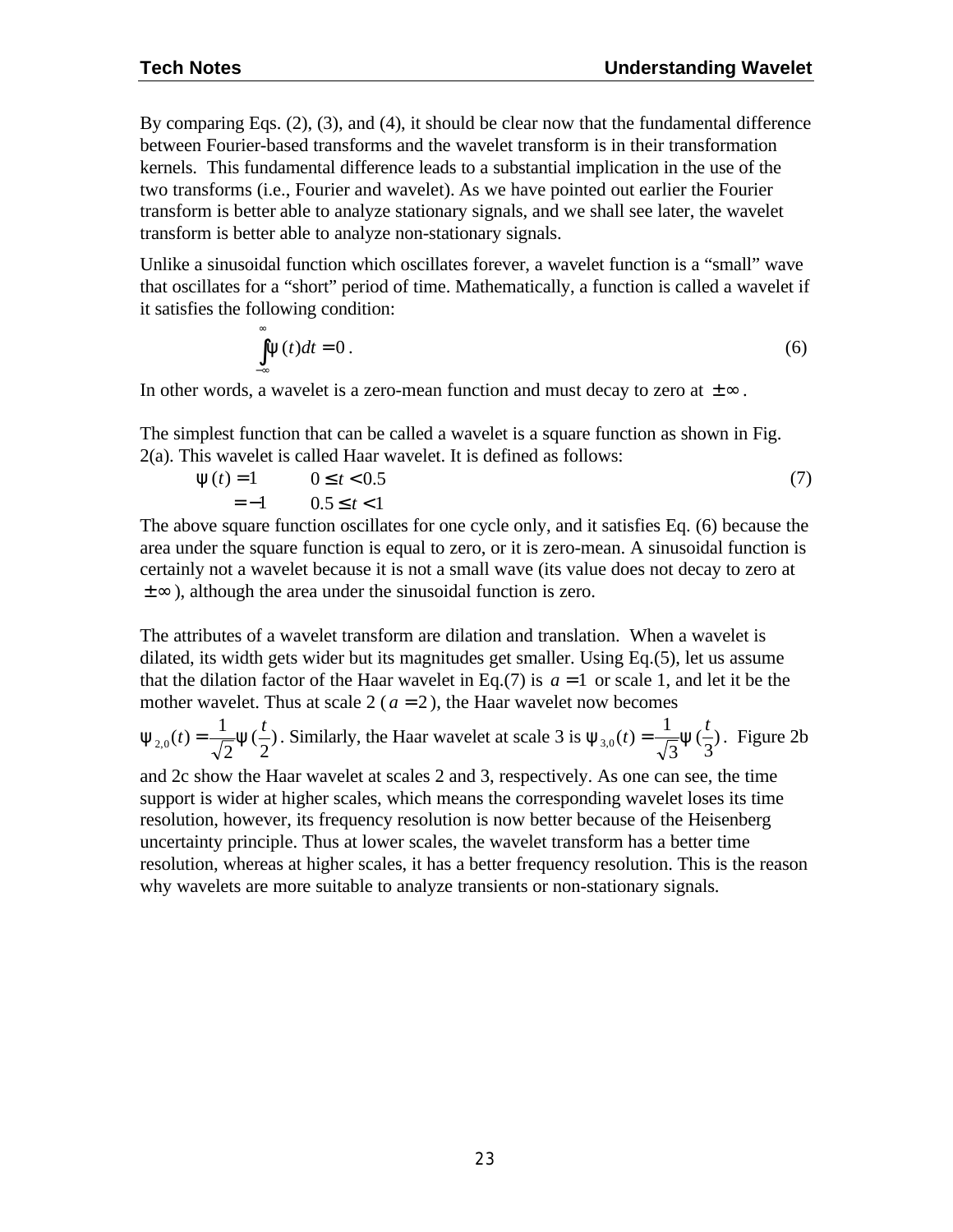Title: squarea.eps Creator: MATLAB, The Mathworks, Inc. Preview: This EPS picture was not saved with a preview included in it. Comment: This EPS picture will print to a PostScript printer, but not to other types of printers.

Figure 2: The simplest possible wavelet, a square function. (a) A square function at scale 1, (b) and (c) are scales 2 and 3 of the wavelet function. Their amplitudes are 2  $\frac{1}{\sqrt{2}}$  and 3  $\frac{1}{\sqrt{2}}$ , respectively.

The Haar wavelet is not widely utilized because of its discontinuity. However, there are many other wavelet functions that are more useful and widely utilized: Morlet wavelet, Mexican hat wavelet, Daubechies wavelets, etc.

Another attribute of the wavelet transform is translation or time-shift. In this case a wavelet function is translated across time *t* for every scale number *a* . Figure 3 illustrates a pictorial dilation and translation procedure in the wavelet transform. The wavelet function is a Mexican hat function for its resemblance to a Mexican hat. A hypothetical signal  $x(t)$  is first windowed by a wavelet at scale  $a = a_1$  at  $t = 0$ . This  $a = a_1$  wavelet then sweeps the entire signal  $x(t)$ . In the upper right of Fig. 3, it is shown that  $a = a_1$ wavelet at  $t = t_0$  location. The same procedure is then repeated for  $a = a_2$  wavelet. The lower right of the figure shows that  $a = a_2$  wavelet at  $t = t_1$  location. Note that  $a = a_2$  wavelet is a dilated version of  $a = a_1$  wavelet.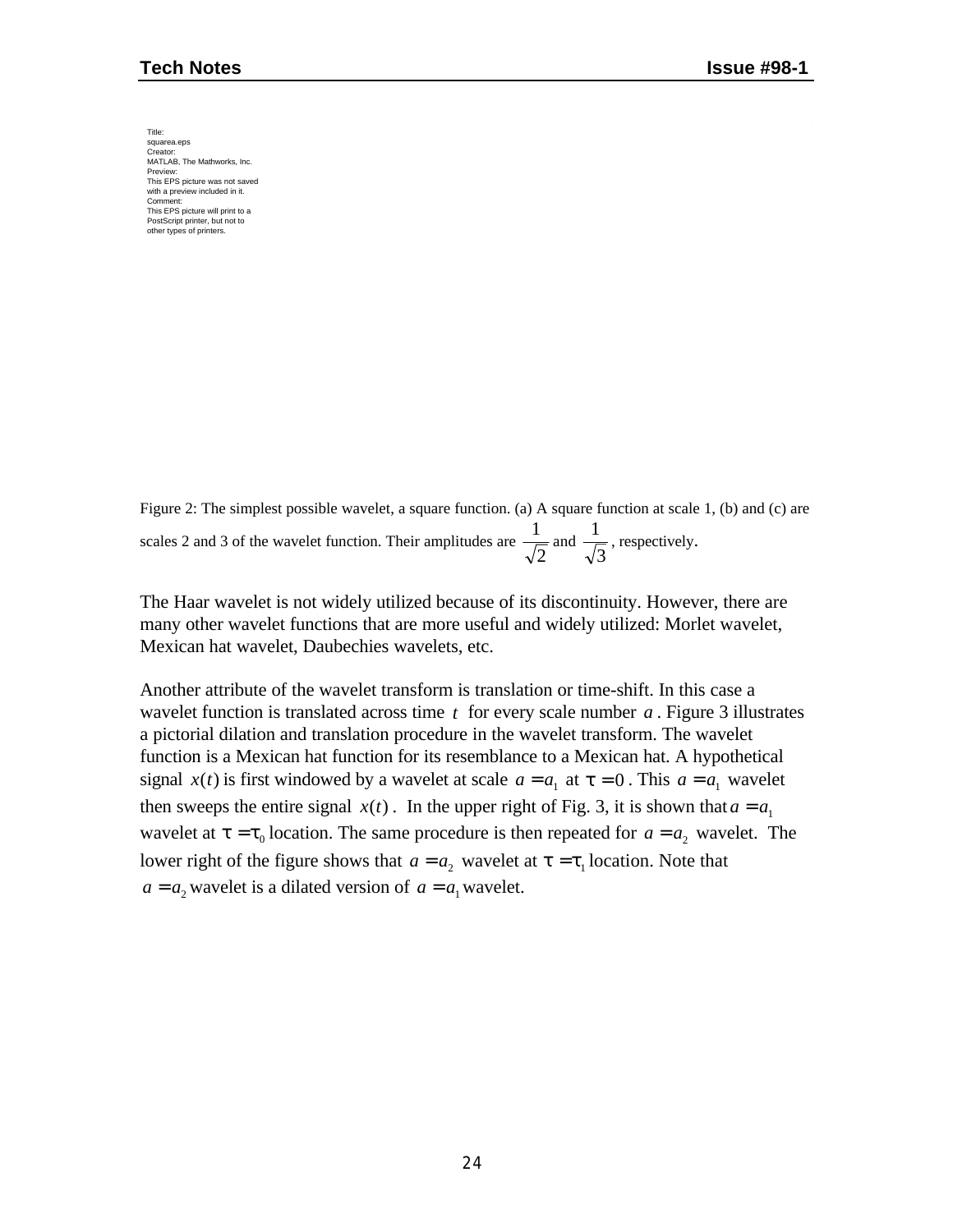# Title: (CWPROC.EPS) Creator: Adobe Illustrator(TM) for Windows, version 4.0 CreationDate: (1/23/97) (2:44 PM)

Figure 3. A pictorial operation of the wavelet transform; its transformation kernel is based on translation and dilation.

#### 5. **Continuos and discrete wavelet transforms**

Based on the dilation procedure, the wavelet transform is divided into the continuous and discrete types. In the continuous wavelet transform, the mother wavelet is dilated continuously over the time axis such that the family of analyzing wavelet forms an overcomplete basis in  $L^2(R)$  (it is a Hilbert space where every signal has a finite energy,

defined as  $\langle x(t), x(t) \rangle = \int |x(t)|^2 dt < \infty$  $\langle x(t), x(t) \rangle = \int_0^{\infty} |x(t)|^2 dt < \infty$ ). On the other hand, the mother wavelet in the −∞

discrete wavelet transform is dilated discretely. In other words, the dilation or scaling parameter *a* for the continuous wavelet transform varies continuously; whereas, in the discrete case, the scaling parameter *a* varies discretely. Figure 4 illustrates the pictorial representation of the continuous and discrete wavelet transforms. One can think the dilation or scaling parameter as a knob in a radio. If the knob turns continuously to any position, then it is a continuous wavelet transform. If it turns only to certain predefined positions, then it is a discrete wavelet transform.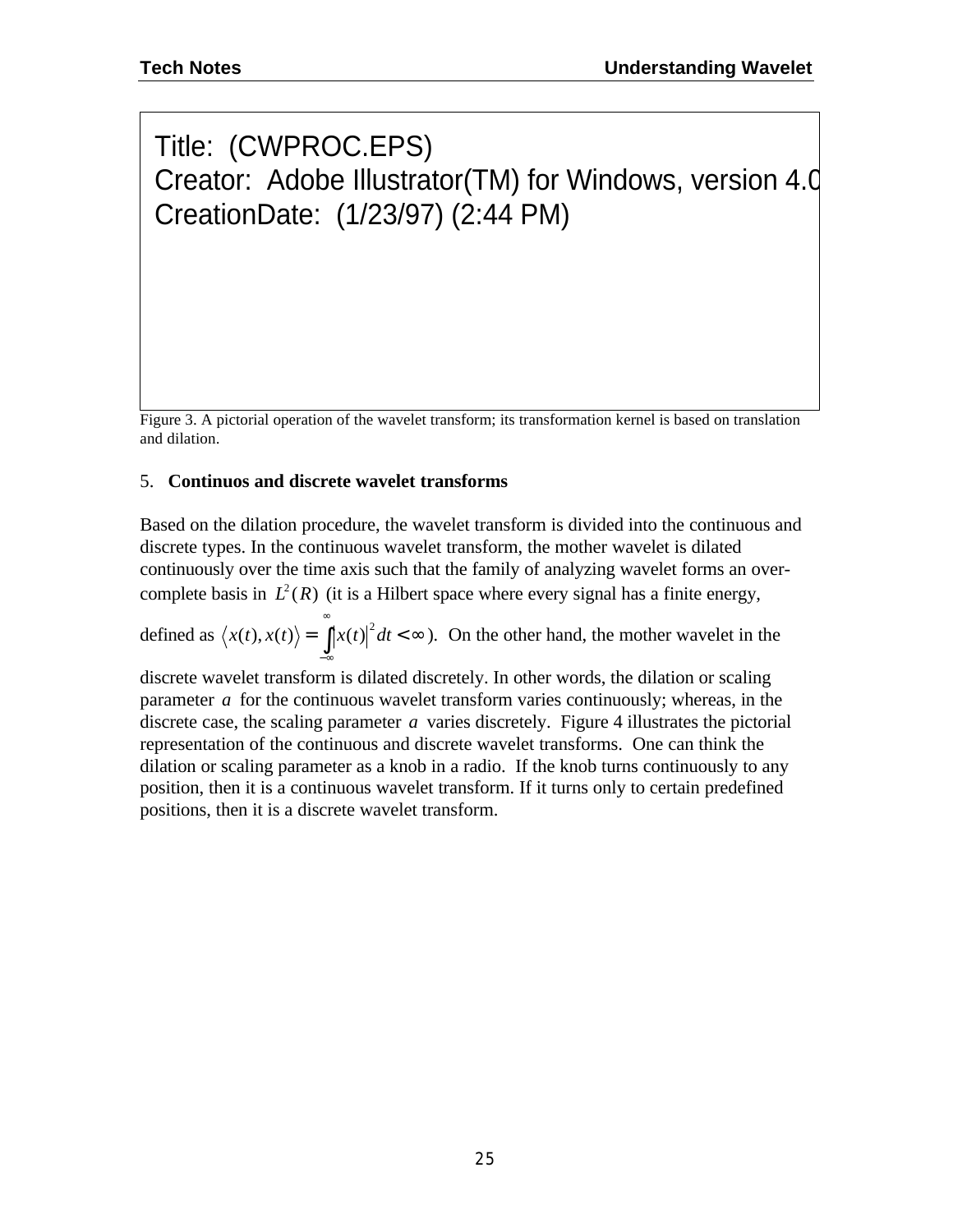Title: C:\EPRI\CONWT.CVS Creator: Canvas CreationDate: 1241997

Figure 4. The difference between (a) continuous and (b) discrete wavelet transforms. The "knob" (i.e., dilation parameter  $a$ ) in the continuous one turns to any position, whereas the discrete one turns to a certain predefined position only.

The wavelet in Eq.(5) is a valid expression for continuous wavelets because  $a \in R$ . For a discrete wavelet, a given wavelet is discretized in *a* and *t*, by selecting  $a = a_0^m$  and  $t = n t_0 a_0^m$  $_{0}a_{0}^{m}$ , where  $a_{0}$  and  $t_{0}$  are fixed constants with  $a_{0} > 1$ ,  $\tau_{0} > 0$ ,  $m, n \in \mathbb{Z}$ , and  $Z$  is a set of integer. Then, the discretized wavelet becomes

$$
\Psi_{m,n}(t) = |a_0|^{-m/2} \Psi\left(\frac{t - n\tau_0 a_0^m}{a_0^m}\right).
$$
\n(7)

The discrete wavelet transform is then given by

$$
DWT_{x}(a,t)=\int_{-\infty}^{\infty}x(t)\mathbf{y}_{m,n}^{*}(t)dt.
$$

Within the discrete wavelet transform family, there are several other types such as the well- known orthonormal-dyadic wavelet transforms, bi-orthogonal wavelet transforms, spline wavelets, and so on. Although they are different kind of wavelet transforms, their fundamental properties are identical. However, their implementations may be quite different.

Avid readers can extend their reading on wavelet transforms for a more complete coverage. Three excellent overview of the wavelet transform from the signal processing and mathematical point of view [1,2,3] are given below.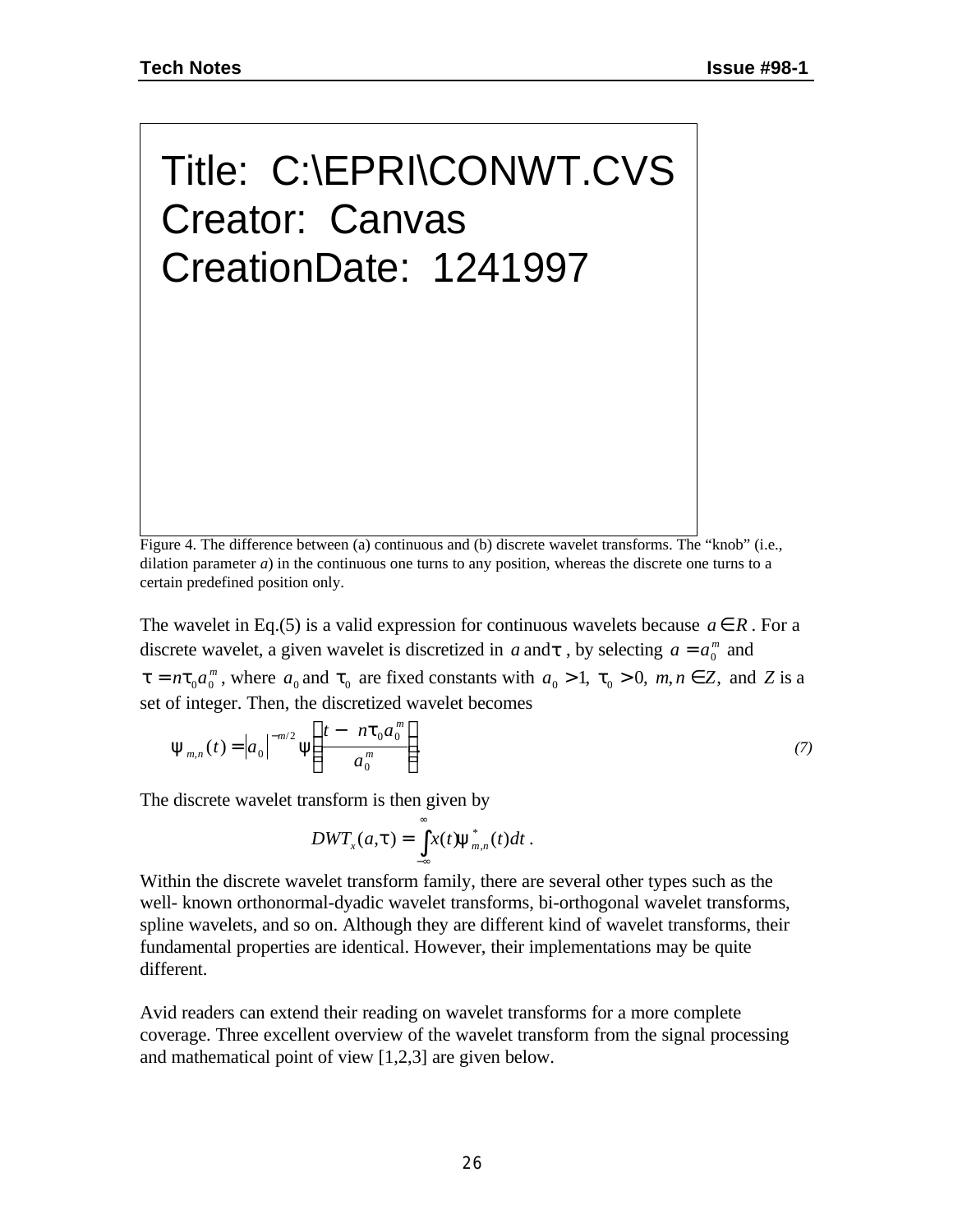#### 6. **Applications in Power Systems and Conclusion.**

From the above presentation of wavelet transforms, it should be clear that the principal application of wavelet transforms will be in transient analysis. Wavelet transforms possess beautiful properties that are suitable for such applications. Transformation kernels of the wavelet transform are multi-resolution because it is based on dilation. Thus, the wavelet transform possesses a high time resolution when the wavelet is narrow in the time. However, the wavelet transform also possesses a high frequency resolution when the wavelet is dilated in the time domain.

Along this line, several papers have been published in this subject. The potential applications in power system transients were proposed in [4,6]. The application of wavelets in power distribution relaying is studied in [7]. The use of the wavelet transform in detecting power quality events and compressing power quality data are detailed in [5,8] respectively. Automatic power quality event identification using the wavelet transform and artificial neural network are proposed and implemented in [9].

Future potential application in power systems may include transient analysis, time-varying harmonics, and fault location detector, and so on. The wavelet transform is a complementary signal analysis tool to analyze non-stationary signals, and, thus, it is not intended to replace well-established techniques such as the Fourier transform in analyzing stationary signals. The wavelet transform has presented itself as a new technique that is useful in power systems, especially in the transient and power quality analysis. It will continue and become an important tool in analyzing suitable problems in power systems.

#### **Further Reading:**

Tutorial material on wavelets:

- 1. O. Rioul, M. Vetterli, "Wavelets and signal processing," IEEE SP Magazine, Oct. 1991, pp. 14 - 38.
- 2. I. Daubechies, *Ten lectures on wavelets*, SIAM, Philadelphia, PA, 1992.
- 3. C. K Chui, *An introduction to wavelets*, Academic Press, Inc., San Diego, CA, 1992.

Applications of wavelets in power systems:

- 4. G. T Heydt, A.W Galli, "Transient power quality problems analyzed using wavelets," IEEE Trans. Power Delivery, vol. 12., no. 2., April 1997, pp. 908 - 915.
- 5. S. Santoso, E.J Powers, W.M Grady, P. Hoffman, "Power quality assessment via wavelet transform analysis," IEEE Trans. Power Delivery, vol. 11., no. 2, April 1996, pp. 924 - 930.
- 6. D.C Robertson, O.I Camps, J.S Mayer, W.B Gish, "Wavelets and electromagnetic power system transients," IEEE Trans. Power Delivery, vol. 11., no. 2, April 1996, pp. 1050 - 1058.
- 7. O. Chaari, M. Meunier, F. Brouaye, "Wavelets: a new tool for the resonant grounded power distribution systems relaying," IEEE Trans. Power Delivery, vol. 11., no. 3, July 1996, pp. 1301 - 1308.